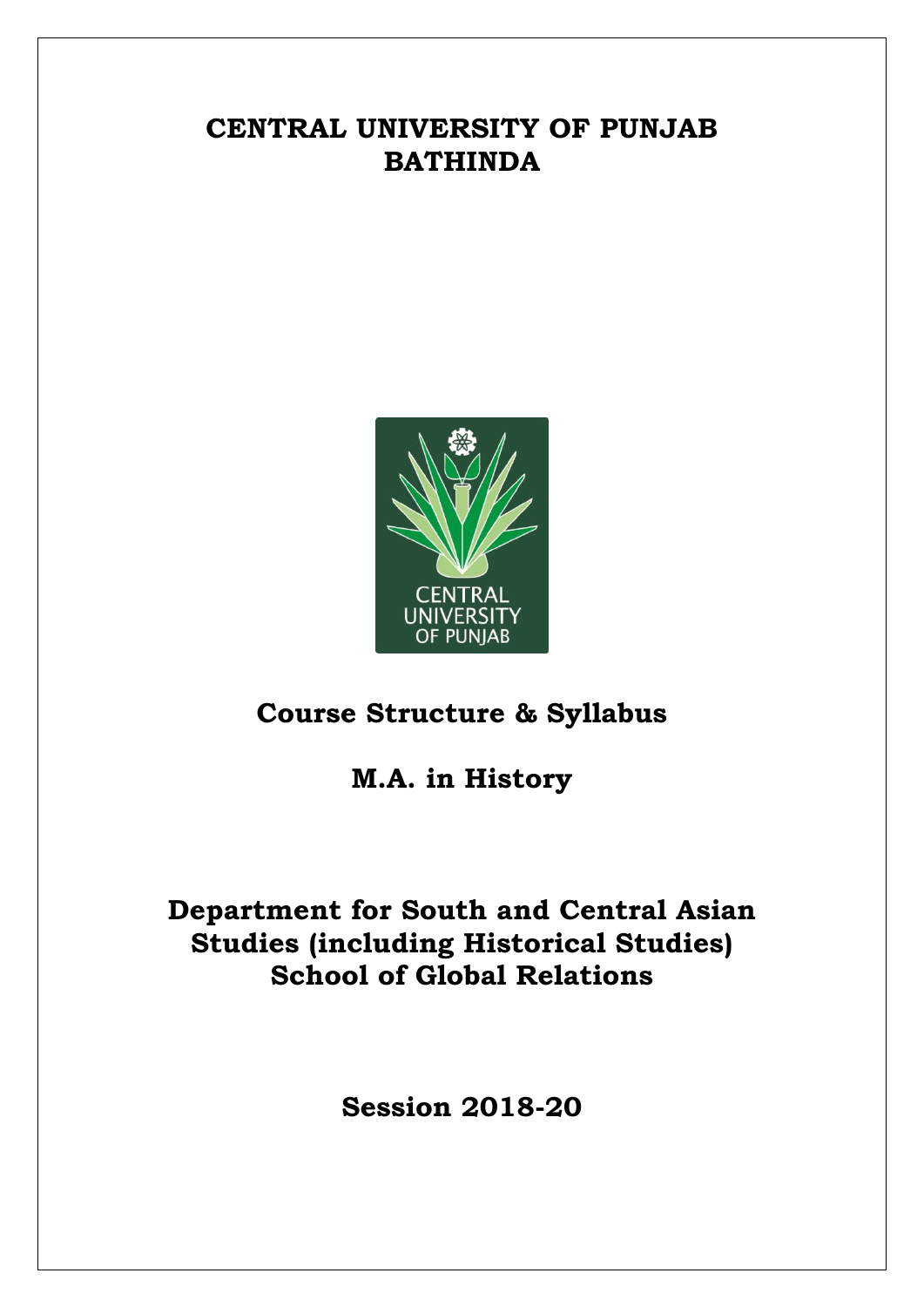### **SEMESTER I**

| <b>Course</b><br>Code                    | <b>Course Title</b>                                         | L                       | T            | ${\bf P}$      | <b>Credits</b>          |   |   |   |
|------------------------------------------|-------------------------------------------------------------|-------------------------|--------------|----------------|-------------------------|---|---|---|
| <b>HIS.506</b>                           | Ancient India                                               | 3                       | $\mathbf{1}$ | $\Omega$       | $\overline{4}$          |   |   |   |
| <b>HIS.507</b>                           | Modern India                                                | 3                       | $\mathbf{1}$ | $\Omega$       | $\overline{4}$          |   |   |   |
| <b>HIS.508</b>                           | Mughal India                                                | 3                       | $\mathbf{1}$ | $\Omega$       | $\overline{4}$          |   |   |   |
| <b>HIS.509</b>                           | World History                                               | 3                       | $\mathbf{1}$ | $\Omega$       | $\overline{4}$          |   |   |   |
|                                          | Elective (listed below)                                     | 3                       | $\mathbf{1}$ | $\overline{0}$ | $\overline{4}$          |   |   |   |
| HIS.541                                  | Seminar I                                                   | $\Omega$                | $\Omega$     | $\Omega$       | $\mathbf{1}$            |   |   |   |
|                                          | Interdisciplinary course<br>from<br>other disciplines       | $\overline{2}$          | $\Omega$     | $\overline{0}$ | $\overline{2}$          |   |   |   |
| <b>Total for Semester I</b>              | 17                                                          | 5                       | $\Omega$     | 23             |                         |   |   |   |
|                                          | <b>DEPT ELECTIVES</b> (select any one)                      |                         |              |                |                         |   |   |   |
| <b>HIS.510</b>                           | Society and Culture of Ancient<br>India                     | $\overline{\mathbf{3}}$ | $\mathbf{1}$ | $\mathbf 0$    | $\boldsymbol{4}$        |   |   |   |
| HIS.511                                  | Indian Art and Architecture:<br>Ancient India               | 3                       | $\mathbf 1$  | $\mathbf 0$    | $\overline{\mathbf{4}}$ |   |   |   |
| HIS.512                                  | Leaders of Modern India                                     | 3                       | 1            | $\mathbf 0$    | $\overline{\mathbf{4}}$ |   |   |   |
| <b>INTERDISCIPLINARY COURSES OFFERED</b> |                                                             |                         |              |                |                         |   |   |   |
| <b>HIS.513</b>                           | Texts of Indian History (not for<br>students of MA History) |                         |              | $\overline{2}$ |                         | O | 0 | 2 |

#### **SEMESTER II**

|                | <b>Course Title</b>                   | <b>Course Type</b>  | L | T | P        | <b>Credits</b> |
|----------------|---------------------------------------|---------------------|---|---|----------|----------------|
| HIS.521        | Medieval World                        | Core                | 3 |   | O        | 4              |
| <b>HIS.522</b> | Medieval & Medieval<br>Early<br>India | Core                | 3 |   | 0        | 4              |
| <b>HIS.523</b> | <b>Reading Historical Texts</b>       | Core                | 3 |   | 0        | 4              |
| HIS.524        | History of Indian Literatures         | Core                | 3 | 1 | $\Omega$ | $\overline{4}$ |
| $\cdots$       | Elective (listed below)               | Dept Elective       | 3 |   | $\Omega$ | $\overline{4}$ |
| HIS.542        | Seminar - II                          | Skill Based         | 0 | O | $\Omega$ |                |
| $\ddotsc$      | Value Based Course                    | Value<br>Based/MOOC |   | 0 | 0        |                |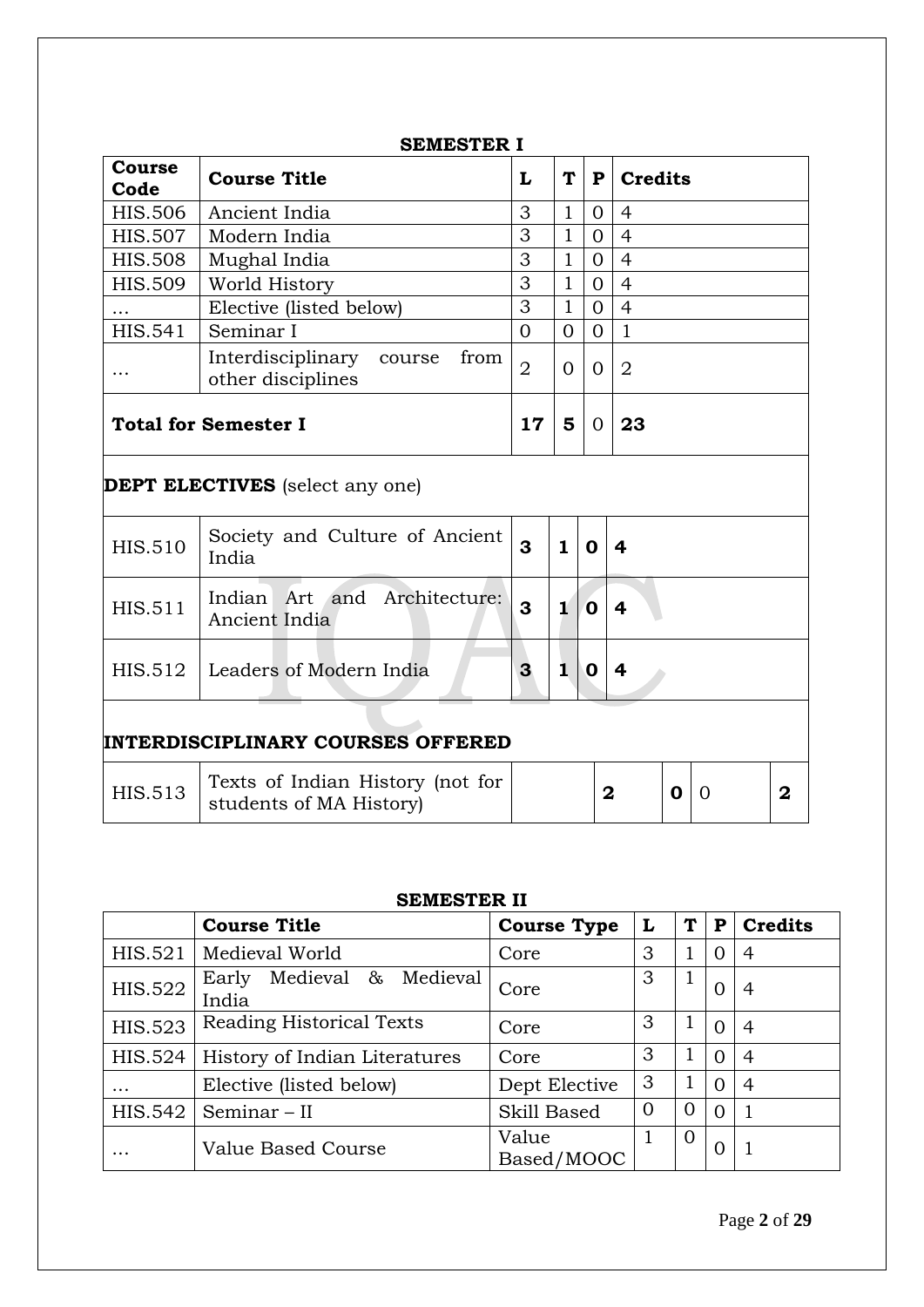|                                          | Interdisciplinary course from<br>other disciplines         | <b>IDC</b> | 2  |   |          | 2  |
|------------------------------------------|------------------------------------------------------------|------------|----|---|----------|----|
|                                          | <b>ELECTIVES</b> (select any one)                          |            |    |   |          |    |
| <b>HIS.525</b>                           | of<br>Society and<br>Culture<br>Medieval India             |            | 3  |   | $\Omega$ | 4  |
| <b>HIS.526</b>                           | Indian Art and Architecture:<br>Medieval India             |            | 3  |   |          | 4  |
| <b>INTERDISCIPLINARY COURSES OFFERED</b> |                                                            |            |    |   |          |    |
| <b>HIS.527</b>                           | Texts of World History (not for<br>students of MA History) |            | 2  | 0 | 0        | 2  |
|                                          | <b>Total for Semester II</b>                               |            | 18 |   |          | 24 |

### **SEMESTER III**

|                | <b>Course Title</b>                         | <b>Course</b><br><b>Type</b> | L        | ጥ        | P        | <b>Credits</b> |
|----------------|---------------------------------------------|------------------------------|----------|----------|----------|----------------|
| HIS.553        | Approaches to History                       | Core<br>Foundation           | 3        |          | $\Omega$ | 4              |
| HIS.551        | in<br>Nationalism<br>India<br>and<br>Beyond | Core                         | 3        |          | $\Omega$ | 4              |
| HIS.552        | Archaeology as History                      | Core                         | 3        |          | 0        | 4              |
| $\ddotsc$      | Elective<br>other<br>from<br>departments    | Dept<br>Elective             | 3        |          | $\Omega$ | 4              |
| HIS.543        | Seminar III                                 | Skill Based                  | 0        | $\Omega$ | 0        |                |
| <b>HIS.599</b> | Project                                     |                              | $\Omega$ | $\Omega$ | 12       | 6              |
|                | <b>Total for Semester III</b>               |                              | 18       |          | 12       | 23             |

### **SEMESTER IV**

|                | <b>Course Title</b>                | <b>Course Type</b>         | L        | ጥ | P        | <b>Credits</b> |
|----------------|------------------------------------|----------------------------|----------|---|----------|----------------|
| <b>HIS.599</b> | Project Work                       |                            | $\Omega$ | O | 12       | 6              |
| HIS.571        | <b>Environmental History</b>       | Core                       | 3        |   | 0        | 4              |
| $\ddotsc$      | Elective (listed below)            | Dept Elective              | 3        |   | $\Omega$ | 4              |
| HIS.544        | Seminar - IV                       | <b>Skill</b><br>Based/MOOC | $\Omega$ | Ω | $\Omega$ |                |
| $\ddotsc$      | Value Added Course                 | Value Added                |          | 0 | $\Omega$ |                |
| <b>HIS.575</b> | Enrichment<br>Discipline<br>Course | <b>DEC</b>                 |          |   | $\Omega$ | $\overline{2}$ |
| <b>HIS.576</b> | Enrichment<br>Discipline<br>Course | <b>DEC</b>                 |          | 1 | $\Omega$ | $\overline{2}$ |
|                | <b>ELECTIVES</b> (choose any two)  |                            |          |   |          |                |
| HIS.572        | Constitutional                     |                            | 3        |   | Ω        | 4              |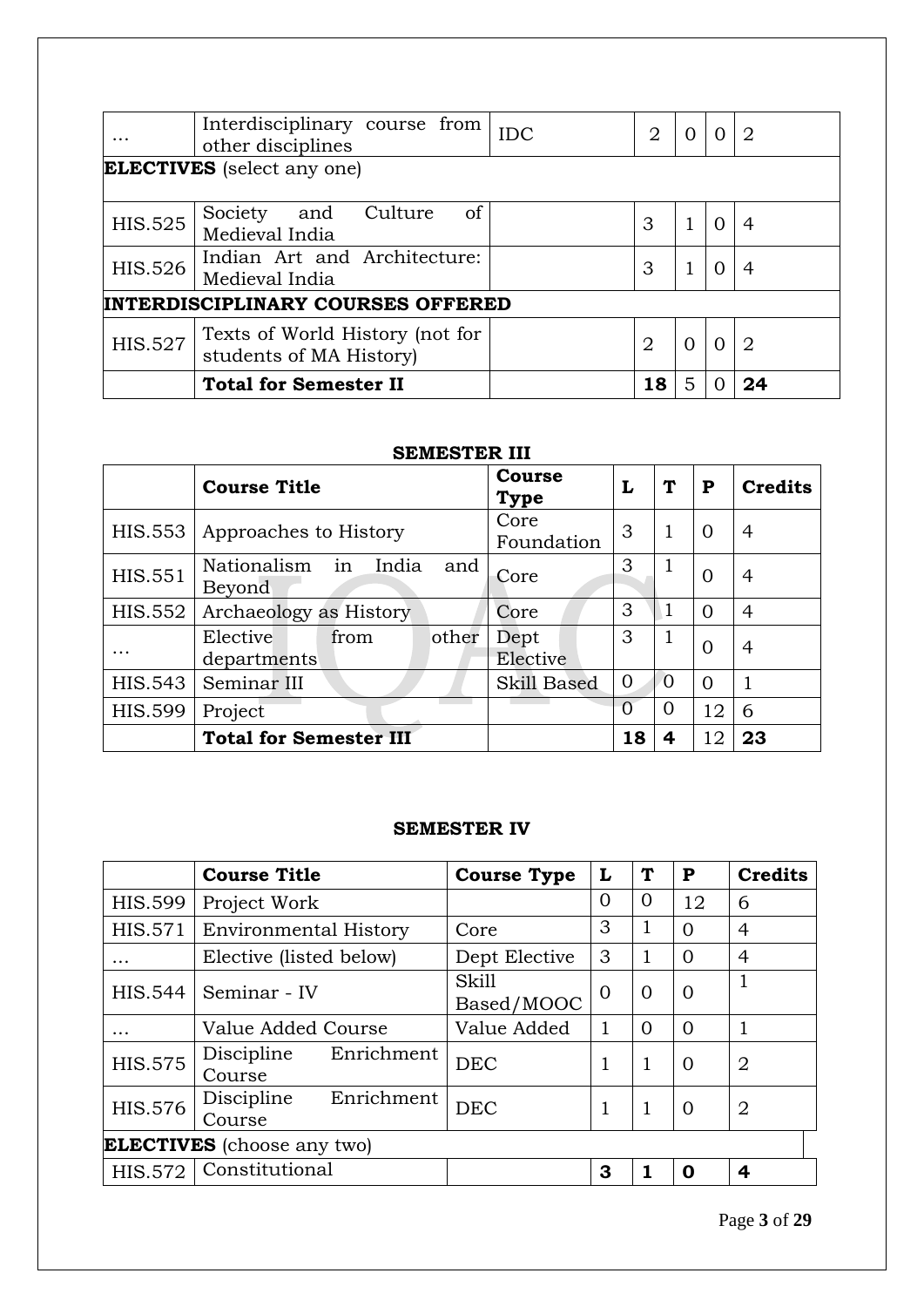|                | Development in Modern<br>India       |    |   |    |    |
|----------------|--------------------------------------|----|---|----|----|
| HIS.573        | Marginalised<br>Communities of India | 3  |   |    |    |
| <b>HIS.574</b> | History of the Islamic<br>World      | 3  |   |    |    |
|                | <b>Total for Semester IV</b>         | 14 | 5 | 12 | 19 |
|                | <b>Grand total</b>                   |    |   | 24 | 90 |

### **Mode of Transaction: Lectures, Tutorials, Seminar, Group Discussion, Self-learning and Project Method**

List of Value Added Courses

The list of Value added courses has been provided to choose any two courses in a programme

| Si No. | Name of Course                              |
|--------|---------------------------------------------|
| 1.     | Ethics for Science                          |
| 2.     | Professional Ethics                         |
| 3.     | <b>Academic Writing</b>                     |
| 4.     | Value Education                             |
| 5.     | <b>Stress Management</b>                    |
| 6.     | Personality Development through Life Skills |
| 7.     | Physical & Mental Well Being                |
| 8.     | Pedagogical Studies                         |
| 9.     | Data Analysis using spread sheet            |
| 10.    | Soft Skill Training                         |
| 11.    | Leadership                                  |
| 12.    | Personal Management                         |
| 13.    | Wealth Management                           |
| 14.    | Reasoning Ability                           |
| 15.    | MS office Specialist                        |
| 16.    | <b>Practical Taxation</b>                   |
| 17.    | Ethical Issues & Legal Awareness            |
| 18.    | Disaster Management                         |
| 19.    | Nutrition and Specialty Foods               |
| 20.    | Shorthand & Typing                          |
| 21.    | <b>SPSS</b>                                 |

List of MOOCs (to be attached)

\**Every student has to take up 2 ID courses of 2 credits each (Total 04 credits) from other disciplines in any two semesters of the program.*

*\*MOOC courses will be offered if;* 

 *faculty specialized in the respective area is not available in the department*

*if infrastructure and facilities are not available in the department*

*\*Value added courses may be offered through MOOC if facilities are not available in the university*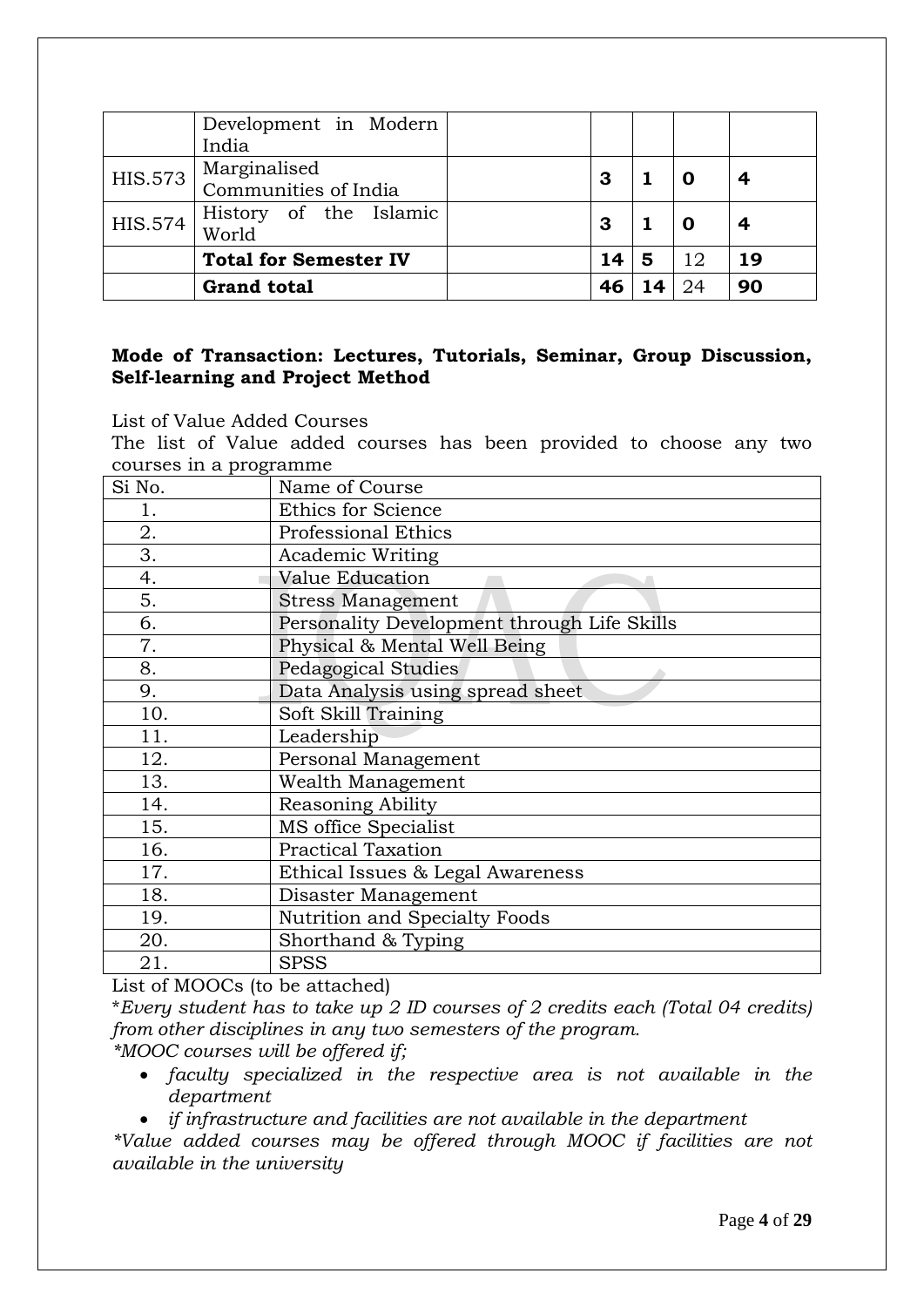### **Semester 1**

#### **COURSE CODE: HIS.506 Ancient India**

**COURSE OBJECTIVE:** To provide students with an overview of themes and issues of Ancient Indian History

#### **UNIT 1 15 hours**

Sources of Ancient Indian History

#### **UNIT 2 15 hours**

Rise of Mahajanapadas; The Mauryan Empire

#### **UNIT 3 15 hours**

Post-Mauryan India; Kushanas and Indo-Greeks

#### **UNIT 4 15 hours**

Imperial Guptas and their Successors; Society, Polity and Economy

#### **Suggested Readings**

- 1. Kosambi, Damodar Dharmanand. *The culture and civilisation of ancient India in historical outline*. Vikas Publishing House Pvt Ltd, 1994.
- 2. Gladwin, Harold Sterling. *A History of the Ancient Southwest*. 1957.
- 3. Thapar, Romila. *The Penguin History of Early India: From the origins to AD 1300*. Penguin Books India, 2003.
- 4. Avari, Burjor. *India: the Ancient Past: A History of the Indian Subcontinent from C. 7000 BC to AD 1200*. Routledge, 2007.
- 5. Pathak, Vishuddhanand. *History of Kośala Up to the Rise of the Mauryas*. M. Banarsidass, 1983.
- 6. Chakrabarti, Dilip K. "Mahajanapada States of Early Historic India." *A Comparative Study of Thirty City-State Cultures. Mogens Herman Hansen, ed* (2000): 375-91.
- 7. Sastri, Kallidaikurichi Aiyah Nilakanta. *A Comprehensive History of India: The Mauryas & Satavahanas*. Vol. 2. Orient Longmans, 1957.
- 8. Chattopadhyay, Bhaskar. *Kushāṇa State and Indian Society: A Study in Post-Mauryan polity & society*. Punthi Pustak, 1975.
- 9. Thapar, Romila. *Aśoka and the Decline of the Mauryas*. Oxford University Press, 1973.
- 10. Singh, Mahesh Vikram. *Society under the Mauryas*. Indological Book House, 1989.
- 11. Kulke, Hermann, and Dietmar Rothermund. *A history of India*. Psychology Press, 2004.
- 12. Sugandhi, Namita Sanjay. *Between the Patterns of History: Rethinking Mauryan Imperial Interaction in the Southern Deccan*. ProQuest, 2008.

|  | в |  |
|--|---|--|
|  |   |  |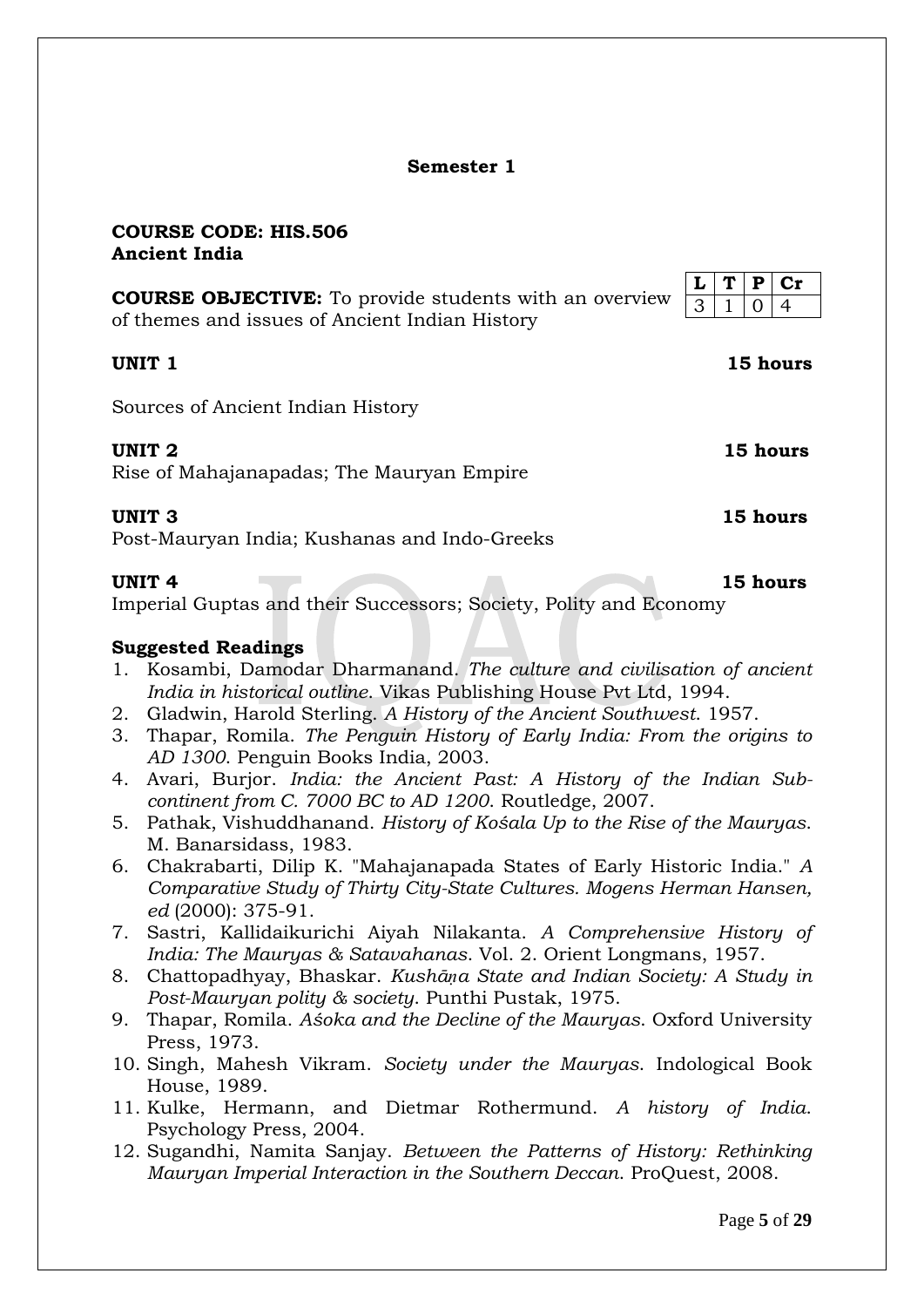- 13. Dhammika, Shravasti. *The Edicts of King Asoka: An English Rendering*. Buddhist Publication Society, 1993.
- 14. Kher, Narendra Nath. *Agrarian and Fiscal Economy in the Mauryan and Post Mauryan Age (cir. 324 B.C.-320 A.D.)*. Delhi: Motilal Banarsidass, 1973.
- 15. Mukherjee, Bratindra Nath. *The Rise and fall of the Kushana Empire*. Firma KLM Private Limited, 1988.
- 16. Chattopadhyay, Bhaskar. *Kushāṇa State and Indian Society: a study in post-Mauryan polity & society*. Punthi Pustak, 1975.
- 17. Kumar, Ashwani, *The Kushanas Revisited*. Delhi: Commonwealth Publishers, 2015.
- 18. Choudhary, Radhakrishna. *Kautilya's Political Ideas and Institutions*. Vol. 73. Chowkhamba Sanskrit Series Office, 1971.
- 19. Mookerji, Radhakumud. *Chandragupta Maurya and His times*. 4th ed. Delhi: Motilal Banarsidass, 1966.
- 20. Maity, Sachindra Kumar. "Economic life in northern India in the Gupta period." (1970).
- 21. Mookerji, Radhakumud. *The Gupta Empire*. 5th ed. Delhi: Motilal Banarsidass, 1973.
- 22. Sharma, Tej Ram. *A Political History of the Imperial Guptas: From Gupta to Skandagupta*. New Delhi: Concept Pub., 1989.
- 23. Sharma, H. C. *Gupta Empire and Middle Kingdom*. New Delhi: Global Publications, 2011.
- 24. Sen, Sailendra Nath. *Ancient Indian History and Civilization*. Second Ed. New Delhi: New Age International, 1999.
- 25. Thapar, Romila. *Ancient Indian Social History: Some Interpretations*. [3.] Repr. Ed. New Delhi: Orient Longman, 1996.
- 26. Dikshitar, V. R. Ramachandra. *The Gupta Polity*. Delhi: Motilal Banarsidass, 1993.
- 27. Devahuti, D. *Harsha, a Political Study*. 3rd Rev. Ed. Delhi: Oxford UP, 1998.
- 28. Majumdar, Ramesh Chandra. *Vākātaka-Gupta Age: Circa 200-550 A.D.*  Delhi: Motilal Banarsidass, 1986.
- 29. Jayapalan, N. *History of India*. New Delhi: Atlantic, 2001.
- 30. Middleton, John. *World Monarchies and Dynasties*. Hoboken: Taylor and Francis, 2015.
- 31. Agrawal, Ashvini. *Rise and fall of the Imperial Guptas*. Delhi: Motilal Banarsidass, 1989.
- 32. Jaina, Kaila. *Malwa through the Ages, from the earliest times to 1305 A.D*. Delhi: Motilal Banarsidass, 1972.
- 33. *India A History.* Paw Prints, 2008.
- 34. *The Kingfisher History Encyclopedia*. Fully Rev. and Updated. Ed. Boston: Kingfisher, 2004.
- 35. Shastri, Ajay Mitra. *India as Seen in the Kuttani-Mata of Dāmodaragupta*. Reprint. Ed. Delhi: Motilal Banarsidass, 1995.
- 36. Mishra, Vibhuti Bhushan. *Religious Beliefs and Practices of North India during the Early Mediaeval Period*. Leiden: Brill, 1973.
- 37. Gajrani, S. *History, Religion and Culture of India*. Delhi: Isha, 2004.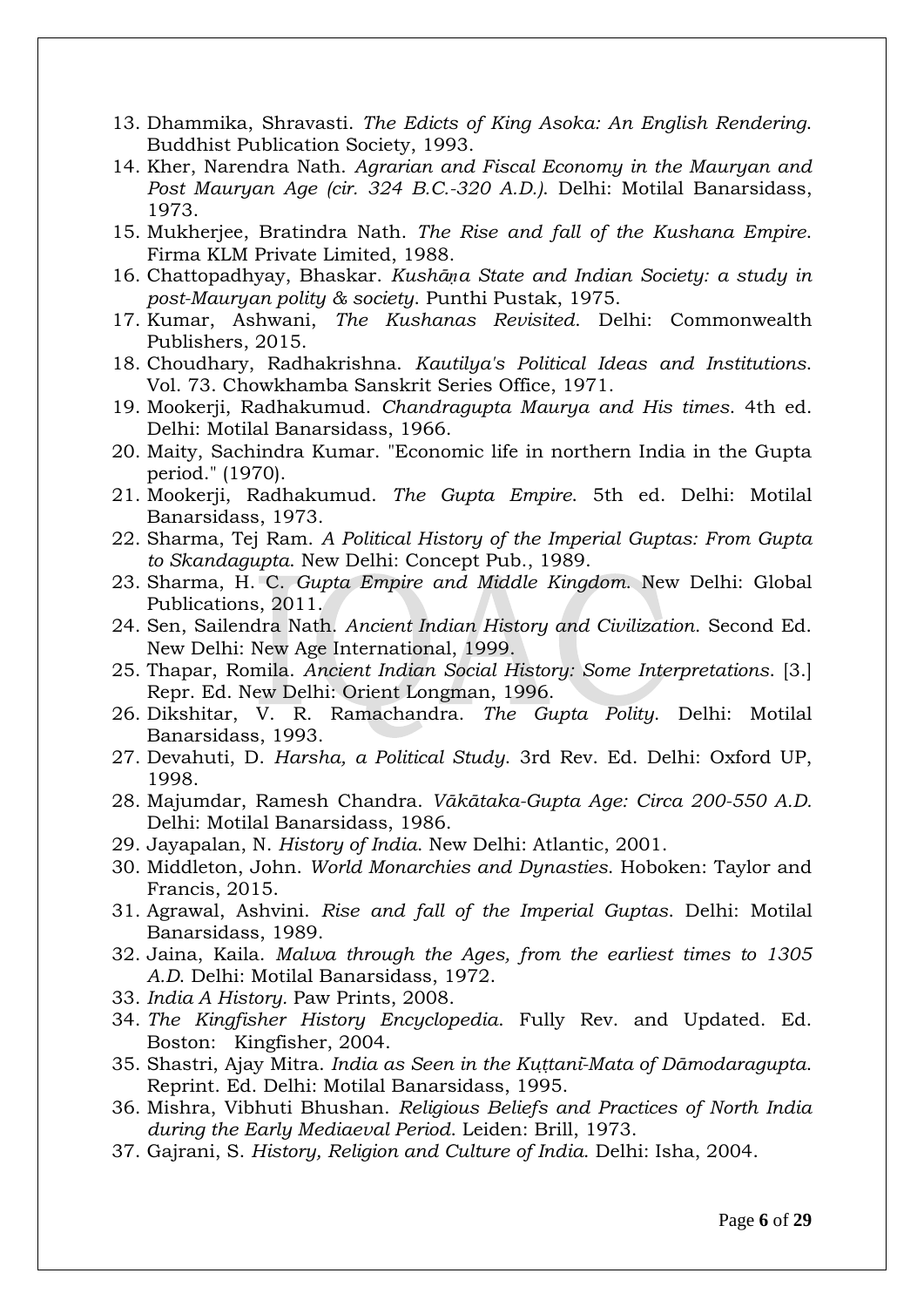#### 38. Kapoor, Subodh. *Ancient Hindu Society: Including Races, Dynasties, Politics, War, Law Enforcement, Social and Caste Systems, Economics, Life-style, Women, Traditions and Habits of the Ancient Indians*. New Delhi, India: Cosmo Publications, 2002.

39. Chandra, Anjana Motihar. *India Condensed 5000 Years of History & Culture*. Singapore: Marshall Cavendish Editions, 2007.

### **COURSE CODE: HIS.507 Modern India**

**COURSE OBJECTIVE:** To provide students with an overview of themes and issues of Modern Indian History

#### **UNIT 1** 15 hours

Debates on the nature of Eighteenth Century in Indian History; Political Cultures of Maratha, Sikh and Company Rule

#### **UNIT 2** 15 hours

Economic Structure

#### **UNIT 3** 15 hours

Cultural Developments: Middle-classes, Caste movements, Literature, Theatre, Cinema, Urdu-Hindi; Military Culture

Labour Movements; Merchants and Firms; Peasants

#### **Suggested Readings**

- 1. Dodwell, H. *Dupleix and Clive: Beginning of Empire*. Routledge, 2013.
- 2. Arnold, E. *The Marquis of Dalhousie's Administrations of British India..*. Vol. 1. Saunders, Otley, and Company, 1862.
- 3. Bayly, C. A. *Indian society and the making of the British Empire*. No. 2002. Cambridge University Press, 1990.
- 4**.** Cunningham, J. D., and Herbert Leonard Offley Garret. *A History of the Sikhs*. S. Chand & Company, 1955.
- 5. Kaye, J. W. *History of the War in Afghanistan*. Vol. 2. R. Bentley, 1851.
- 6. Wright, D. *History of Nepal*. Asian Educational Services, 1993.
- 7. Lyall, A.C. *The rise and expansion of the British Dominion in India*. John Murray, 1894.
- 8. Roberts, P. E. *History of British India under the Company and the Crown*. Vol. 7. London: Oxford University Press, 1952.
- 9. Spear, P. "The Oxford History of Modern India, 1740-1947, Part III." (1965).
- 10. Thompson, E. J., and Geoffrey Theodore Garratt. *Rise and fulfilment of British rule in India*. Ams Pr Inc, 1934.

| u   | в. |   |
|-----|----|---|
| -21 |    | - |

**UNIT 4** 15 hours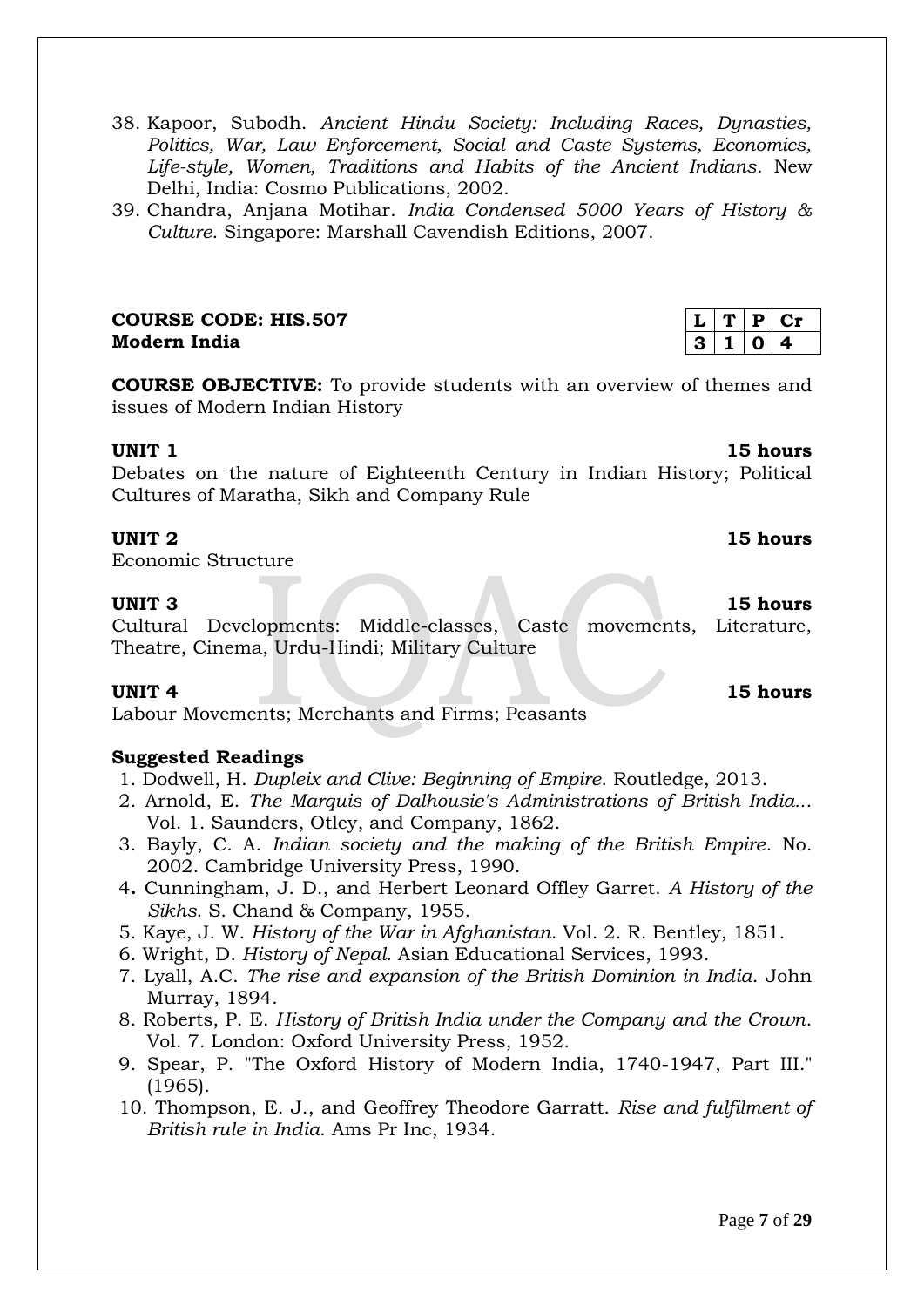| <b>COURSE CODE: HIS.508</b>                                                                             | L | Т | P | $cr$     |
|---------------------------------------------------------------------------------------------------------|---|---|---|----------|
| Mughal India                                                                                            | 3 |   | N | 4        |
| <b>COURSE OBJECTIVE:</b> To provide students with an overview of themes and<br>issues of Mughal History |   |   |   |          |
| UNIT 1<br>State, Administration, Revenue                                                                |   |   |   | 15 hours |
| <b>UNIT 2</b><br>The Mughal Court and Political Culture                                                 |   |   |   | 15 hours |
| UNIT <sub>3</sub><br>India outside Mughal Sovereignty                                                   |   |   |   | 15 hours |
| UNIT 4                                                                                                  |   |   |   | 15 hours |

Religion and Culture

#### **Suggested Readings**

- 1. J. F. Richards, "*Mughal State Finance and the Premodern World Economy*", *Comparative Studies in Society and History*, 1981.
- 2. Richards, John F. "The Mughal Empire, The New Cambridge History of India. 1993.
- 3. Alam, Muzaffar. *Crisis of Empire in Mughal North India: Awadh & the Punjab, 1707–48* (1988)
- 4. Dale, Stephen F. *The Muslim Empires of the Ottomans, Safavids and Mughals* (Cambridge U.P. 2009
- 5. Dalrymple, William. *The Last Mughal: The Fall of Delhi, 1857*. A&C Black, 2009.
- 6. Faruqui, Munis D. "The forgotten prince: Mirza Hakim and the formation of the Mughal Empire in India." *Journal of the Economic and Social History of the Orient* 48.4 (2005): 487-523.
- 7. Gommans, Jos JL. *Mughal warfare: Indian frontiers and highroads to empire, 1500-1700*. Psychology Press, 2002.
- 8. Gordon, Stewart. "The Marathas, 1600-1818. The New Cambridge History of India, II. 4." 1993.
- 9. Habib, Irfan. *Atlas of the Mughal Empire: Political and Economic Maps,*  1982.
- 10. Markovits, Claude, ed. *A history of modern India, 1480-1950*. Anthem Press, 2004.
- 11. Metcalf, Barbara D., and Thomas R. Metcalf. *A concise history of modern India*. Cambridge University Press, 2006.
- 12. Richards, John F. *The Mughal Empire*. Vol. 5. Cambridge University Press, 1995.
- 13. Majumdar, Ramesh Chandra, Bharatiya Vidya Bhavan, and Bhāratīya Itihāsa Samiti. *The history and culture of the Indian people*. G. Allen & Unwin, 1969.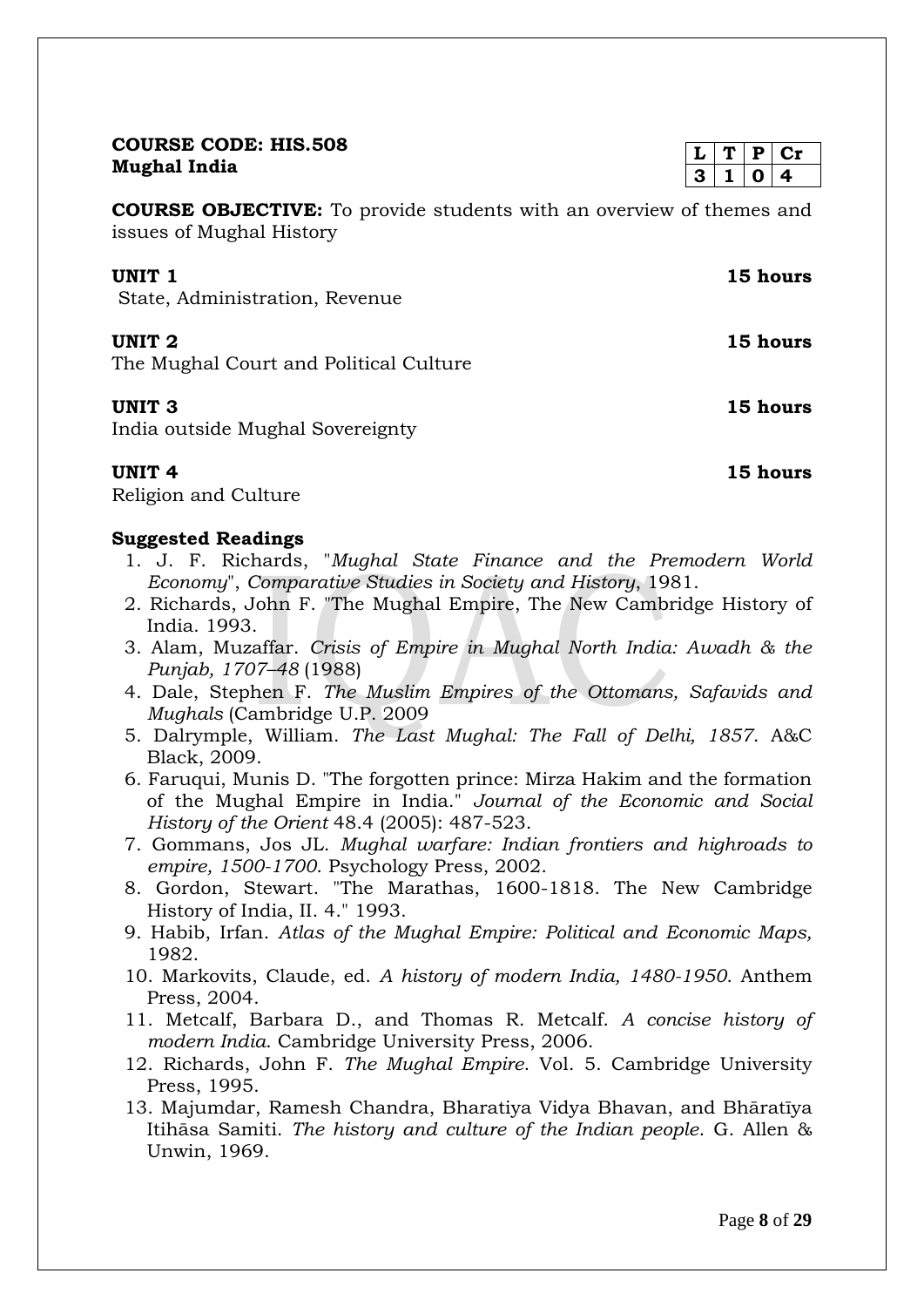14. Richards, John F. "The Mughal Empire, The New Cambridge History of India." (1993).

|                                                                                                                                                                                                                                                                                                                                                                                                                                                                                                                                                                                                                                                                                                                                                                                                                                                                                                                                                                                                                                                          | T<br>$\mathbf P$<br>L<br>$\mathbf{Cr}$ |
|----------------------------------------------------------------------------------------------------------------------------------------------------------------------------------------------------------------------------------------------------------------------------------------------------------------------------------------------------------------------------------------------------------------------------------------------------------------------------------------------------------------------------------------------------------------------------------------------------------------------------------------------------------------------------------------------------------------------------------------------------------------------------------------------------------------------------------------------------------------------------------------------------------------------------------------------------------------------------------------------------------------------------------------------------------|----------------------------------------|
| <b>COURSE CODE: HIS.509</b>                                                                                                                                                                                                                                                                                                                                                                                                                                                                                                                                                                                                                                                                                                                                                                                                                                                                                                                                                                                                                              | 3<br>$\mathbf{1}$<br>0<br>4            |
| <b>World History</b>                                                                                                                                                                                                                                                                                                                                                                                                                                                                                                                                                                                                                                                                                                                                                                                                                                                                                                                                                                                                                                     |                                        |
| <b>COURSE OBJECTIVE:</b> To introduce students to the methodology and<br>content of World History                                                                                                                                                                                                                                                                                                                                                                                                                                                                                                                                                                                                                                                                                                                                                                                                                                                                                                                                                        |                                        |
| UNIT <sub>1</sub><br>Science, Technology, Media and Social Organisation                                                                                                                                                                                                                                                                                                                                                                                                                                                                                                                                                                                                                                                                                                                                                                                                                                                                                                                                                                                  | 15 hours                               |
| <b>UNIT 2</b><br>Europe and the Rest of the World: Cultural and Political Aspects                                                                                                                                                                                                                                                                                                                                                                                                                                                                                                                                                                                                                                                                                                                                                                                                                                                                                                                                                                        | 15 hours                               |
| <b>UNIT 3</b><br>Economic History of Colonialism                                                                                                                                                                                                                                                                                                                                                                                                                                                                                                                                                                                                                                                                                                                                                                                                                                                                                                                                                                                                         | 15 hours                               |
| <b>UNIT 4</b><br>Responses to Colonialism Across the World                                                                                                                                                                                                                                                                                                                                                                                                                                                                                                                                                                                                                                                                                                                                                                                                                                                                                                                                                                                               | 15 hours                               |
| <b>Suggested Readings</b><br>1. E.J. Hobsbawm: The Age of Empire, 1875-1915.<br>2. David Thomson: Europe Since Napoleon.<br>3. Agatha Ramm: Germany 1789-1919.<br>4. William L. Langer: Diplomacy of Imperialism.<br>5. William L. Langer: European Alliances & Alignments<br>6. Armajani & Ricks: The Middle East - Past and Present.<br>7. M.S. Anderson: The Ascendancy of Europe 1815-1914<br>8. G.P. Gooch: Studies in the Diplomacy and Statecraft.<br>9. Lipson, E: Europe in the $19th$ Century and $20th$ Century<br>10. Andrew Porter: European Imperialism, 1860-1914.<br>11. Norman Stone: Europe Transformed 1878-1919.<br>12. James Joll: The Origins of the First World War.<br>14. Erich Eyck: Bismarck and the German Empire<br>15. A. Cobban: A History of Modern France, 3 vols.<br>16. Geiss, Imanuel: German Foreign Policy, 1871-1914<br>17. Laurence Lafore: The Long Fuse.<br>18. A.J.P. Taylor: Bismarck<br>19. Alan Wood: The Origins of the Russian Revolution 1861-1917.<br>20. Jaroslav Krejci: Great Revolutions Compared. |                                        |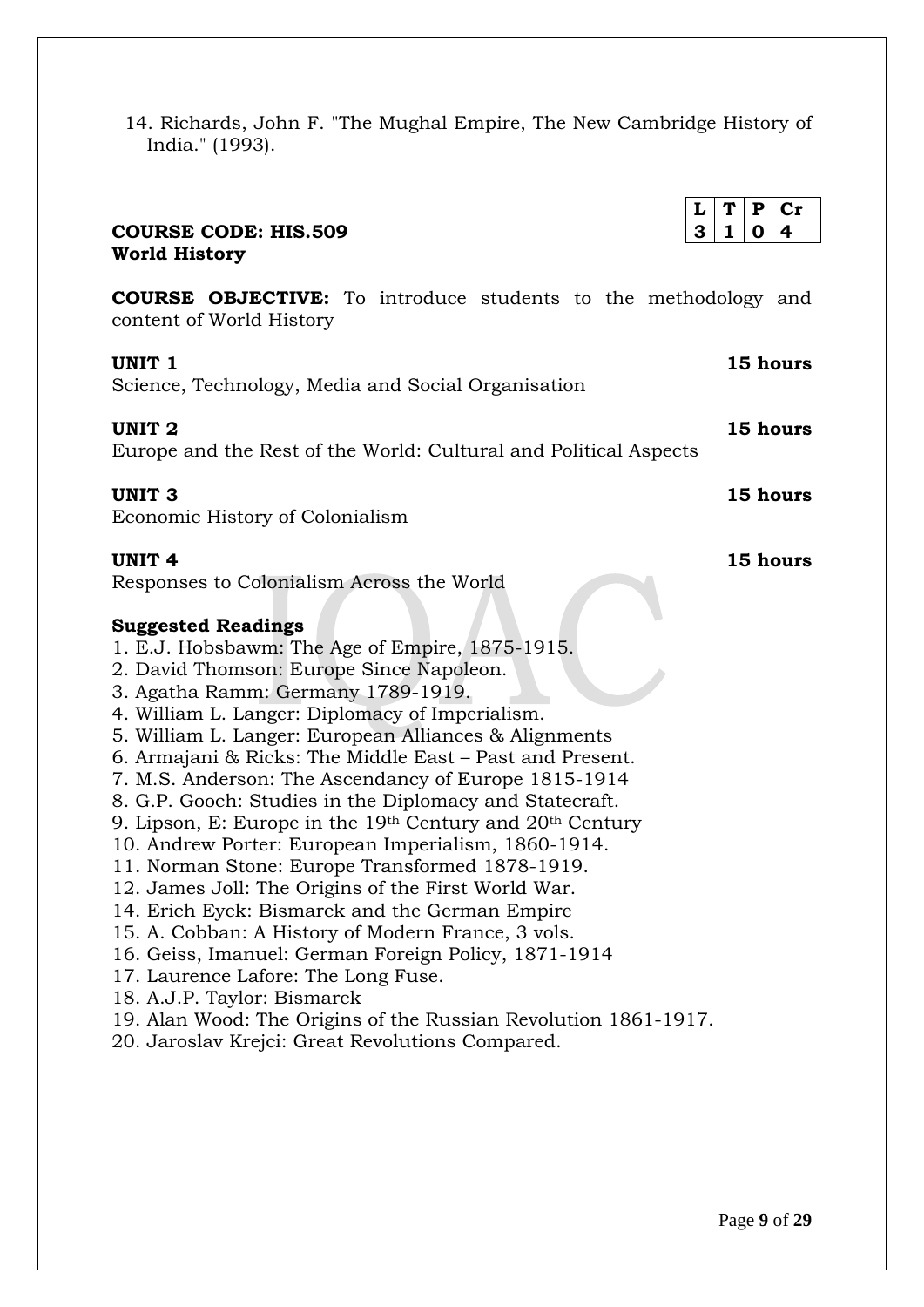### **COURSE CODE: HIS.510 Society and Culture in Ancient India**

**COURSE OBJECTIVE:** To provide students with an overview of social and cultural history of Ancient India

#### **UNIT 1** 15 hours

Primitive Cultures

#### **UNIT 2** 15 hours

Urbanisation, Urban Culture and Social Change

#### **UNIT 3** 15 hours

Language and Literature; Orality and Literacy; Sanskrit and Other Languages

#### **UNIT 4** 15 hours

Religious Practices: Pre-Vedic, Vedic, Shakta, Ganpatyas, Shaivas and Vaishnavas

#### **Suggested Readings**

- 1. Romila Thapar, From Lineage to State; Social Formations in the mid-First Millennium B.C in the Ganga Valley, OUP, 1984.
- 2. Brajdulal Chattapadhya, the Making of Early Medieval India, OUP, 1994.
- 3. Sheldon Pollock, The Language of Gods in the World of Men, UC Press.
- 4. Sharma, R. S. *The Segmentary State and the Indian Experience*. S.l, 1990.
- 5. Ramila Thaper, Early India (from the origins to AD 1300), the Penguine.,2003.
- 6. Herman Kulke , The State in India , 1000-1700 BCE, OUP. Oxford University Press.1995.
- 7. B.D. Chattopadhyaya, Sanskrit Sources and the Other
- 8. Ramdhari Singh Dinkar, *Bharatiya Sanskriti ke Chaar Adhyaya*
- 9. Doordarshan TV Series, *Bharat Ek Khoj*
- 10. R G Bhandarkar, *Vaishnavism, Shaivism and Other Minor Cults*.

### **COURSE CODE: HIS.511 Indian Art and Architecture: Ancient India**

**COURSE OBJECTIVE:** To provide students with an overview of themes and issues of Ancient Indian art and architecture

#### **UNIT 1** 15 hours

Early Forms of Architecture (up to 400 CE); settlement patterns;

 $T | P | Cr$  $3 | 1 | 0 | 4$ 

#### **UNIT 2** 15 hours

Page **10** of **29**

## $T | P | Cr$ **3 1 0 4**

| .5 nours |  |
|----------|--|
| ⌒ · 1    |  |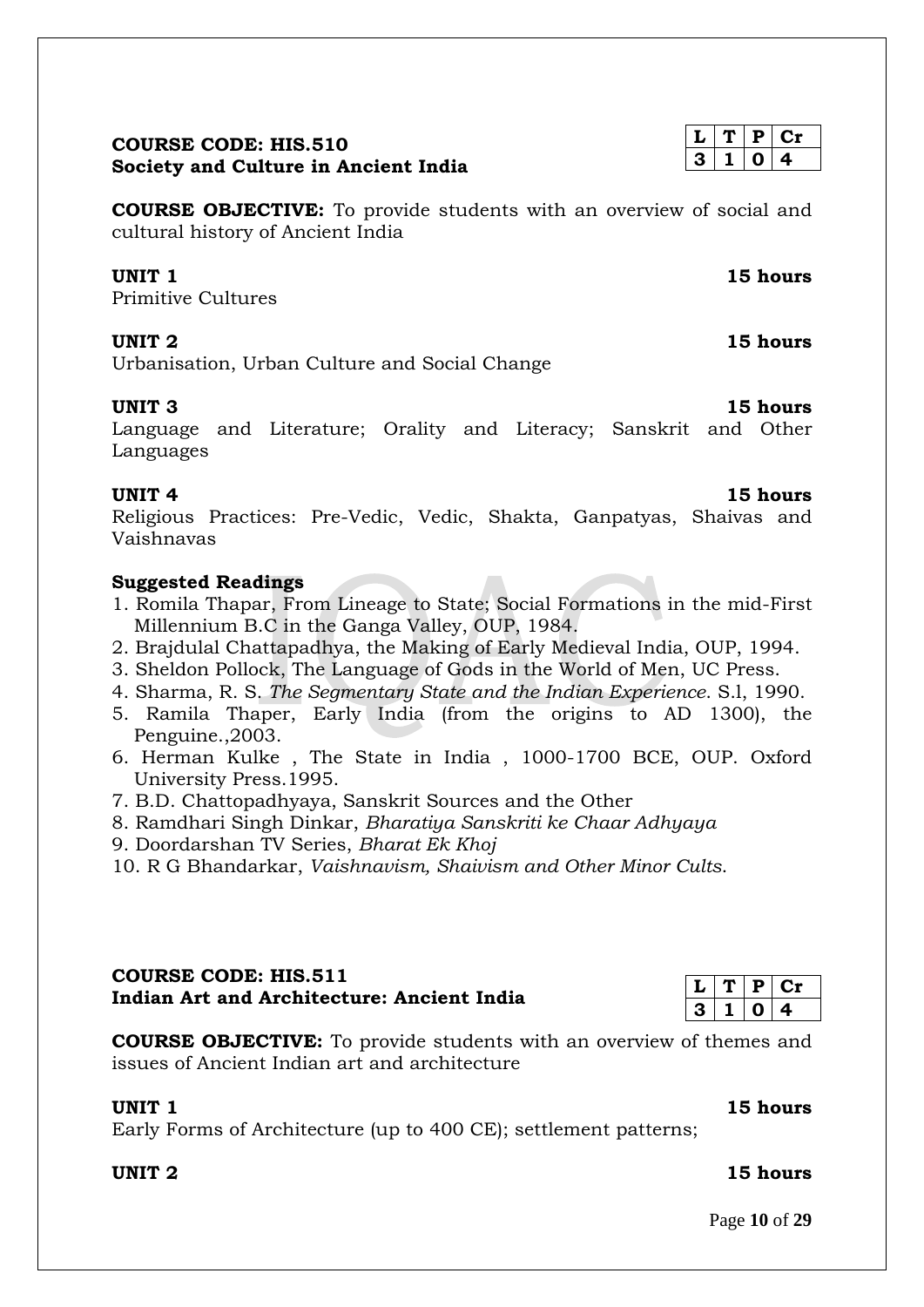Rock-cut architecture; Temple architecture;

### **UNIT 3** 15 hours

Early Indian Sculpture

Early Indian Paintings

### **Suggested Readings**

- 1. Goetz, Hermann. *India: five thousand years of Indian art*. Vol. 1. London: Methuen, 1964.
- 2. Craven, Roy C. *Indian art: a concise history*. Thames and Hudson, 2006.
- 3. Coomaraswamy, Ananda Kentish. *Early Indian architecture: cities and city gates, etc*. Munshiram Manoharlal Publishers Pvt. Ltd., 1991.
- 4. Wheeler, Mortimer. *The Indus Civilization: Supplementary Volume to the Cambridge History of India*. CUP Archive, 1968.
- 5. Fergusson, James. *Tree and Serpent Worship, or, Illustrations of Mythology and Art in India in the First and Fourth Centuries after Christ: From the Sculptures of the Buddhist Topes at Sanchi and Amravati*. Asian Educational Services, 2004.
- 6. Metcalf, Barbara D., and Thomas R. Metcalf. *A concise history of modern India*. Cambridge University Press, 2006.
- 7. Tadgell, Christopher. *The history of architecture in India: from the dawn of civilization to the end of the Raj*. Architecture Design and Technology Press, 1990.
- 8. Sastri, Kallidaikurichi Aiyah Nilakanta. *A Comprehensive History of India: The Mauryas & Satavahanas*. Vol. 2. Orient Longmans, 1957.
- 9. Nilakanta Sastri, K. A. *A history of South India from prehistoric times to the fall of Vijayanagara*. Delhi, 1975.
- 10. Harle, James C. *The art and architecture of the Indian subcontinent*. Yale University Press, 1994.
- 11. Dehejia, Vidya. *Early Buddhist Rock Temples: A Chronology*. Cornell University Press, 1972.
- 12. Havell, Ernest Binfield. *The ancient and medieval architecture of India: a study of Indo-Aryan Civilisation*. S. Chand, 1972.
- 13. Dehejia, Vidya. Indian Art. Phaidon Press, 1997.
- 14. Puri, B. B. *Vedic architecture and art of living*. Vastu Gyan Publication, 1995.

#### **COURSE CODE: HIS.512 Leaders of India**

**COURSE OBJECTIVES:** to familiarise students with lives and writings of some important figures of Modern India. These would include figures from the world of politics, business, administration, arts, entertainment, social

 $T | P | Cr$ **2 0 0 2**

**UNIT 4** 15 hours

Page **11** of **29**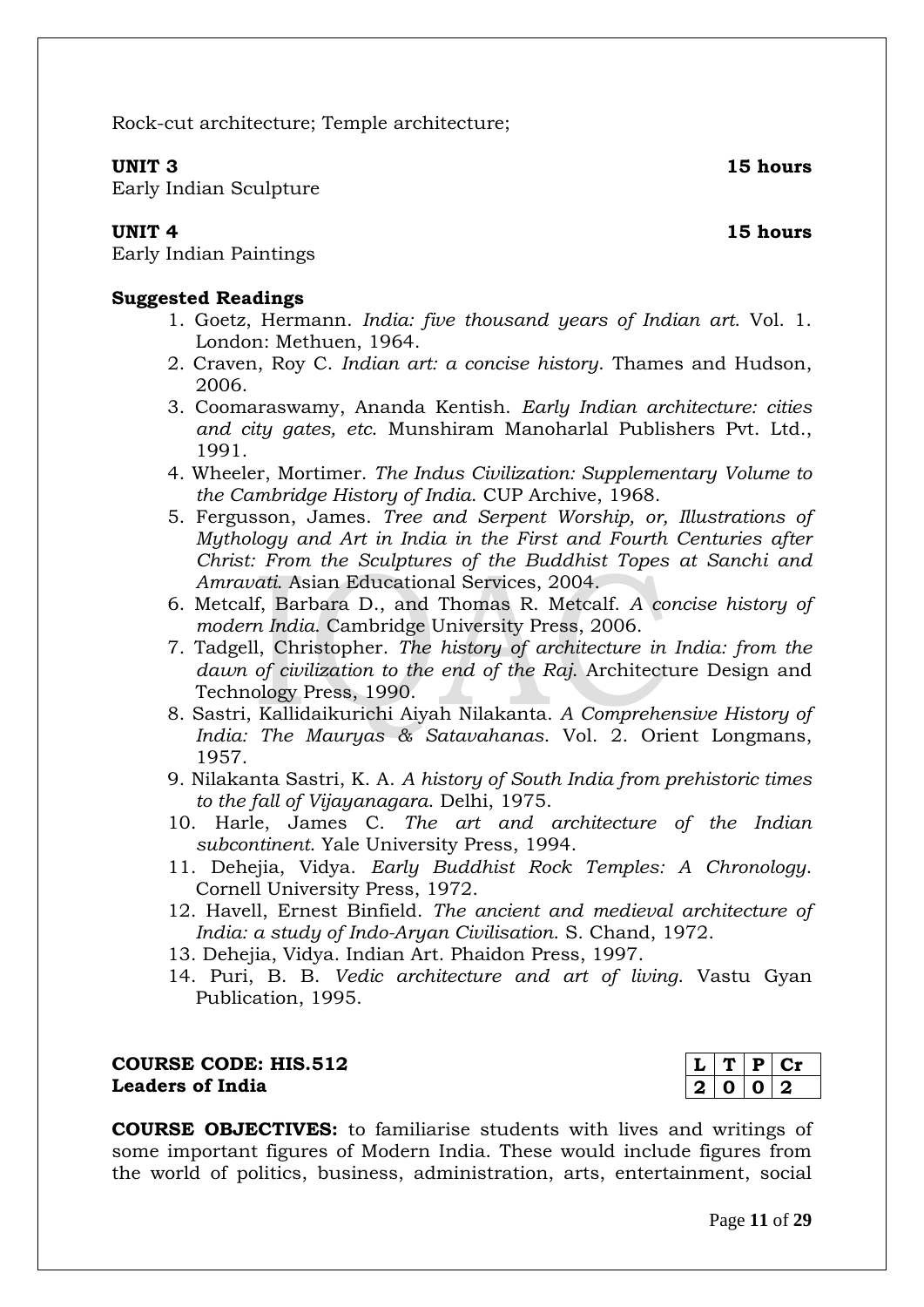movements and so on. The figures taught to students would be representatives of different parts of India (and neighbouring countries) and of all of India.

#### **UNIT 1**

Representatives of pre-modern India (Rani Laxmibai or others)

### **UNIT 2**

Communists (Bhagat Singh); Secularists (Bose)

### **UNIT 3**

Muslims (Iqbal or Maulana Azad); Hindus (Malviya or Mukherjee)

### **UNIT 4**

Caste Minorities (Ambedkar); Regions

#### **Suggested Readings**

- 1. Mahashweta Devi, *Laxmibai*
- 2. Bhagat Singh, *Collected Writings*
- 3. Bose, *Collected Writings*
- 4. Iqbal, *Collected Writings*
- 5. Maulana Azad, *Collected Writings*
- 6. Malviya, *Collected Writings*
- 7. S P Mukherjee, *Collected Writings*
- 8. Ambedkar, *Collected Writings*

#### **COURSE CODE: HIS.513 Texts in Indian History**

|         | υ |         |
|---------|---|---------|
| $\cdot$ | ш | $\cdot$ |

**COURSE OBJECTIVE:** This course will familiarise students

with some important texts of Indian History written in the English language or in English translation. Tentative texts are given underneath.

| UNIT <sub>1</sub><br>Kautilya, Arthasastra           | 7 hours |
|------------------------------------------------------|---------|
| UNIT <sub>2</sub><br>Babar, Babarnama                | 8 hours |
| <b>UNIT 3</b><br>Gandhi, <i>Hind Swaraj</i>          | 7 hours |
| <b>UNIT 4</b><br>Ambedkar, The Annihilation of Caste | 8 hours |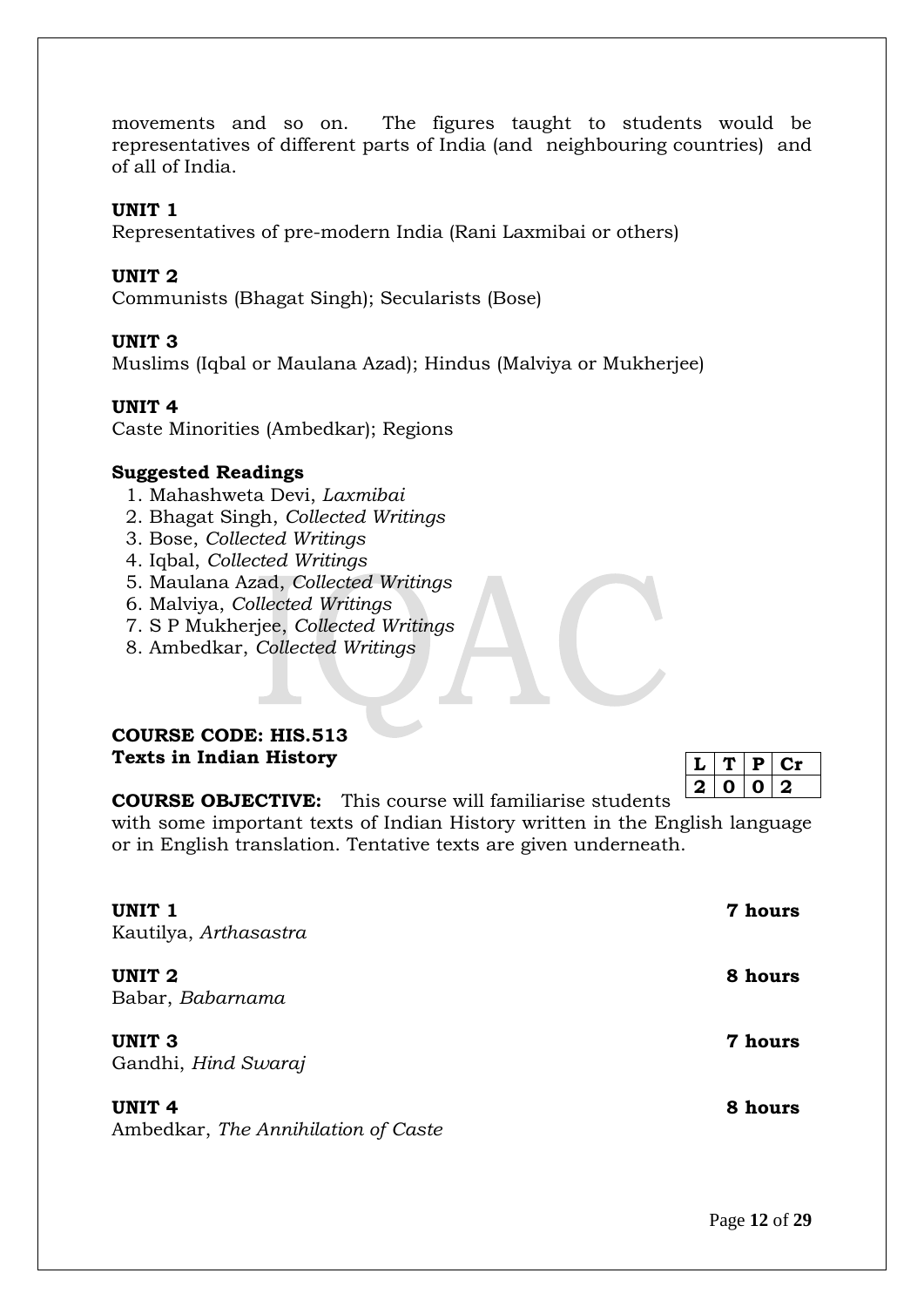### **COURSE CODE: HIS.541 Seminar I**

**Learning Objective:** To read the relevant literatute on any

one of the courses offered in Semester III and give presentation on it. It also aims to further improve student writing and presentation skills.

The students select a topic and prepare a presentation of approximately 20 minutes based on recent literature available and recent debates on that topic. The students prepare a report of 15-20 pages.

**Evaluation Criterion:** Students are evaluated based on presentation and written report.

#### **SEMESTER II**

### **COURSE CODE: HIS.521 Medieval World**

**COURSE OBJECTIVE:** To provide students with a comparative perspective of societies across the world in the pre-colonial medieval period

Status, Hierarchy and Organization of Feudal Societies

Abrahamic Religions; Islam; Texts and Contexts (Quran and Bible)

Global Economic Organisation

Rethinking the Age of Discoveries; Science, Reason and un-Reason

### **Suggested Readings:**

- 1. Marshall Hodgson, The Venture of Islam: conscience and history in a world civilization, vol. 1-2.,University of Chicago Press,1984
- 2. Patricia Crone, *Meccan Trade and the Rise of Islam*, Gorgias Press,2004
- 3. R. Bulliet, *The Patricians of Nishapur*, Lightning Source Inc.2008
- 4. R. Bulliet, *Islam: the View from the Edge*. Columbia University Press,1995
- 5. Wael B. Hallaq, *The Origins and Evolution of Islamic Law*, Cambridge University Press,1994
- 6. Marc Bloch, *Feudal Societies*.

### Page **13** of **29**

 $L | T | P | Cr$ **0 1 0 0**

**L T P Cr 3 1 0 4**

**UNIT 1** 15 hours

**UNIT 2 15 hours**

**UNIT 3 15 hours**

#### **UNIT 4 15 hours**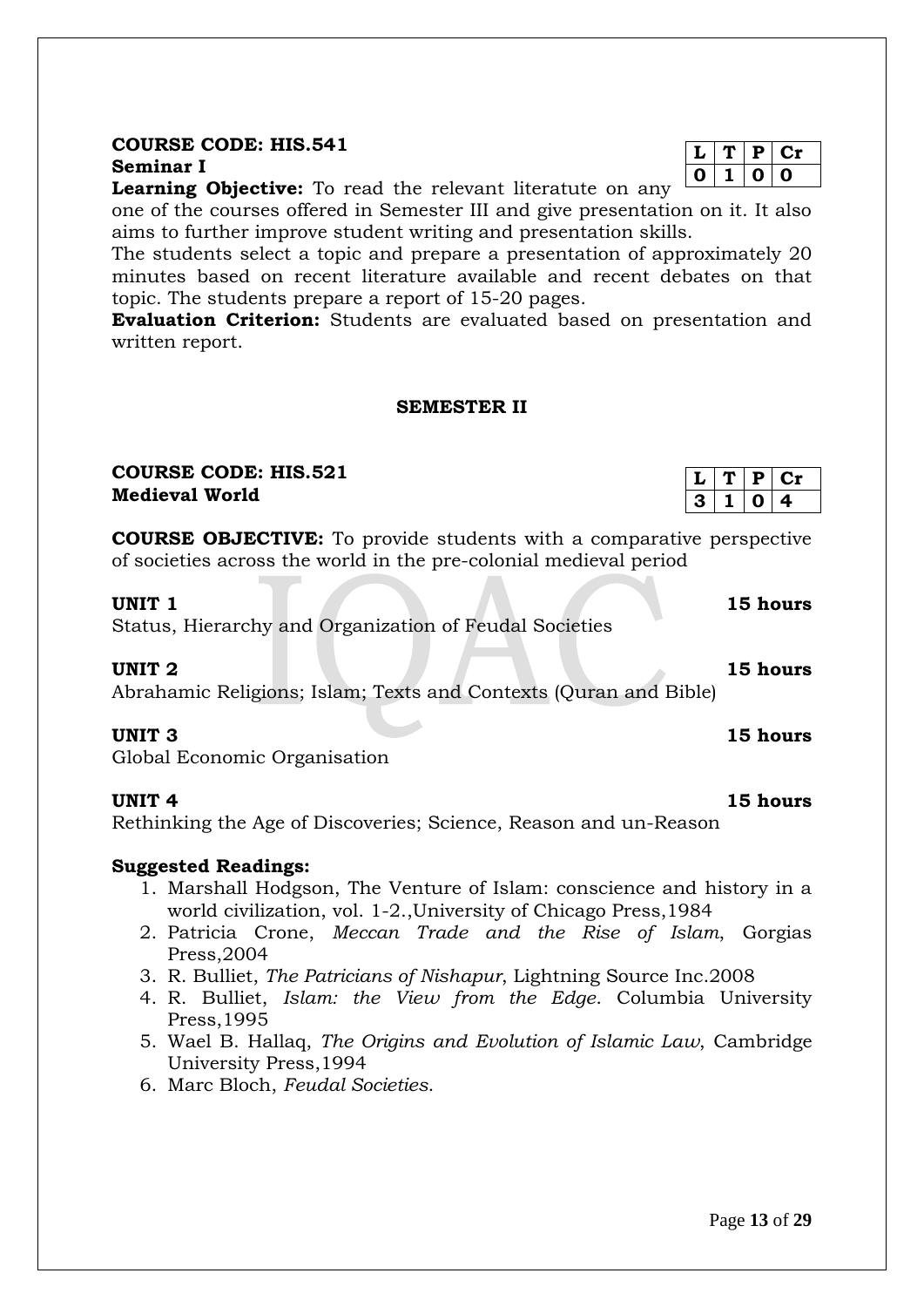#### Page **14** of **29**

#### **COURSE CODE: HIS.522 Early Medieval and Medieval India**

**COURSE OBJECTIVE:** To provide students with an overview of the transition from ancient to medieval India

#### **UNIT 1** 15 hours

Theories of State

Revenue and Administrative Structures; Economic and Political **Organization** 

#### **UNIT 3** 15 hours

Interaction with Islam: Trade, Politics, Military, Culture

#### **UNIT 4** 15 hours

Mongol Invasions and Post-Mongol India

#### **Suggested Readings**

- 1. Jackson, Peter. The Delhi sultanate: a political and military history. Cambridge University Press, 2003.
- 2. Hermann Kulke and Dietmar Rothermund, a History of India, Routledge, 1986.
- 3. K. S. Lal, Twilight of the Sultanate, Bombay, 1963.
- 4. M. Mujeeb, The Indian Muslims, London, 1967.
- 5. R. Nath, A History of Sultanate Architecture, New Delhi, 1978.
- 6. S. B. P. Nigam, Nobility under the Sultans of Delhi, A.D. 1206-1398, Delhi, 1968.
- 7. Hussain, Syed Ejaz. The Bengal Sultanate: Politics, Economy and Coins (A.D. 1205-1576). 1 Publ. ed. New Delhi: Manohar, 2003.
- 8. Wright, Esmond. The Medieval and Renaissance World. London: Hamlyn, 1979.
- 9. Altekar, Anant Sadashiv. A History of Village Communities in Western India,. Bombay: H. Milford, Oxford UP, 1927.
- 10. Desai, Vishakha N. Gods, Guardians, and Lovers: Temple Sculptures from North India, A.D. 700-1200. New York: Asia Society Galleries, in Association with Mapin, Ahmedabad; 1993.
- 11. Habib, Irfan. The Agrarian System of Mughal India, 1556-1707. 2nd Rev. ed. New Delhi: Oxford UP, 1999.
- 12. Nizami, Khaliq Ahmad. State and Culture in Medieval India. New Delhi: Adam & Distributors, 1985.
- 13. Iraqi, Shahabuddin. Medieval India 2: Essays in Medieval Indian History and Culture. Aligarh: Centre of Advanced Study, Dept. of History, Aligarh Muslim U; 2008.
- 14. Hermans, Theo. Translating Others (Volume 2). Hoboken: Taylor and Francis, 2014.
- 15. Husain, Sarah. Voices of Resistance: Muslim Women on War, Faith & Sexuality. Emeryville, CA: Seal, 2006.

 $1 | 0 | 4$ 



### **UNIT 2** 15 hours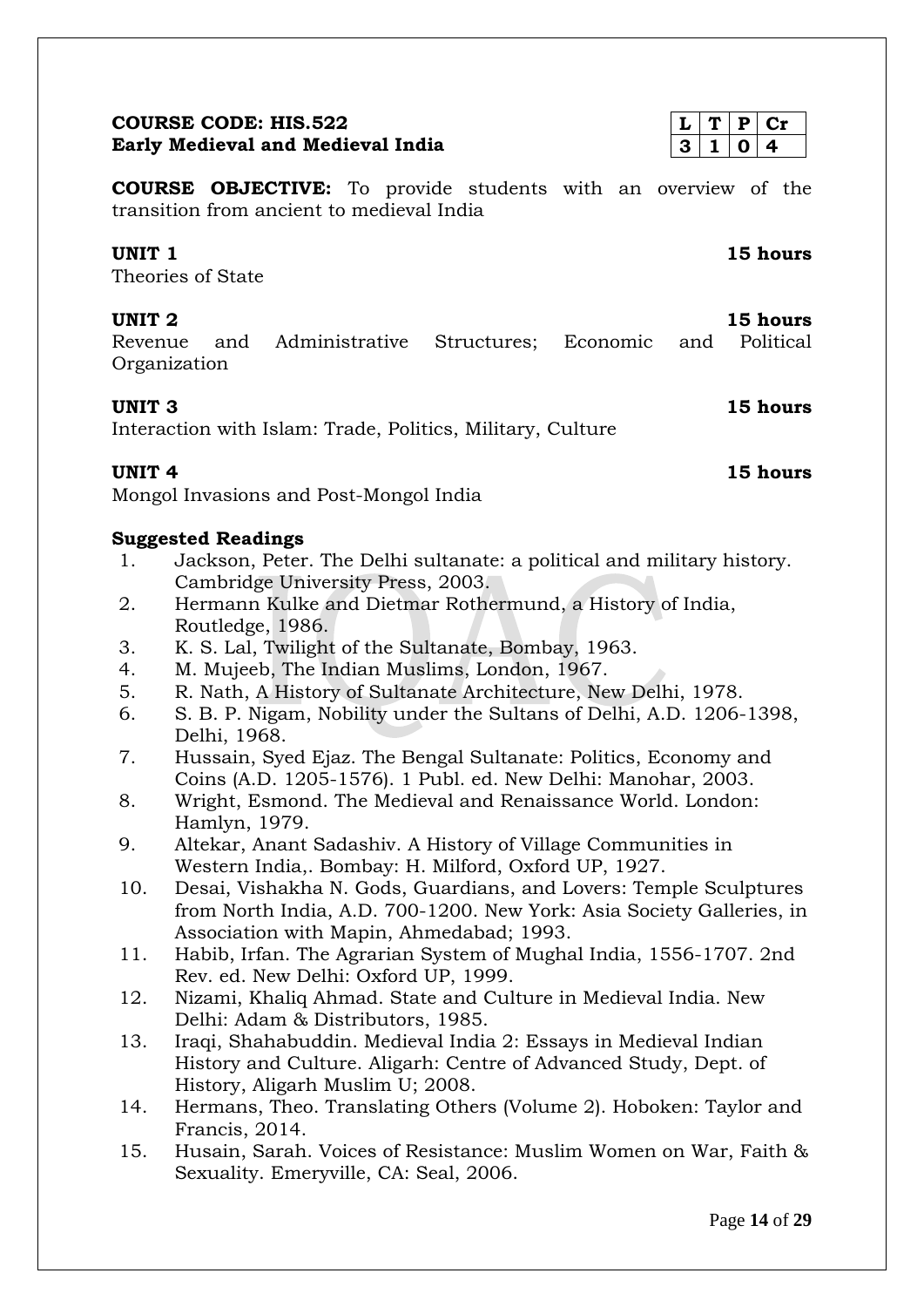- 16. Newcombe, A. C. Village, Town, and Jungle Life in India,. Edinburgh: W. Blackwood and Sons, 1905.
- 17. Gupta, Satya Prakash, and Sumbul Khan. Mughal Documents: Taqsim, C. 1649-C. 1800. Jaipur: Publication Scheme, 1996.
- 18. Brajdulal Chattapadhya, The Making of Early Medieval India, OUP, 1994.

### **COURSE CODE: HIS.523 Reading Historical Texts**

**COURSE OBJECTIVE:** This course will familiarise students with some important texts and documents of Indian and non-Indian History written in the English language or in English translation. Tentative texts are given underneath. The goal is to make students learn how to read original historical sources and texts. **3 1 0 4**

#### **UNIT 1** 7 hours

Genres of History-Writing

Fiction and History

**UNIT 3 7 hours** Public Texts

**UNIT 4** 8 hours Political texts

### **Suggested Readings**

- 1. Gandhi, *Hind Swaraj*
- 2. Iqbal, *Collected Works*
- 3. Periyar, *Collected Works*
- 4. Abul Fazl, *Akbarnama*
- 5. Savarkar, Collected Works
- 6. Jinnah, Collected Writings

### **COURSE CODE: HIS.524 History of Indian Literature**

**COURSE OBJECTIVE:** To provide students with an overview and methodology of literary history with a focus on the Indian context.

#### **UNIT 1** 15 hours

Classical and Vernacular Languages; The Place of Sanskrit;

|    | ٠. | . . |
|----|----|-----|
| -2 |    |     |

| UNIT 2 | 8 hours |
|--------|---------|

 $T | P | Cr$ 

Page **15** of **29**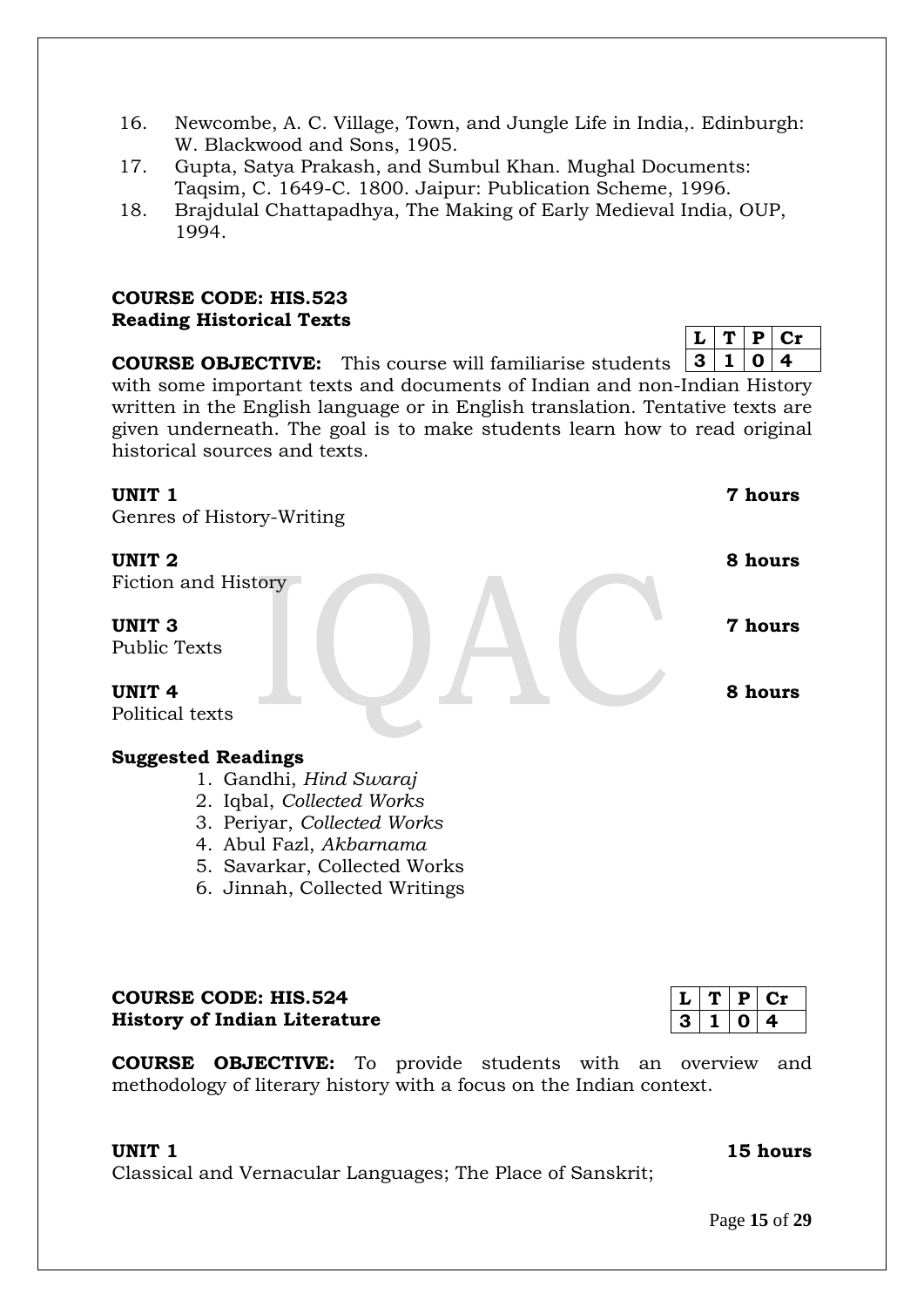| UNIT 2<br>Regions and Regional Languages (Marathi; Bengali)                                                                                                                                                                                                                                                                                                          | 15 hours                      |
|----------------------------------------------------------------------------------------------------------------------------------------------------------------------------------------------------------------------------------------------------------------------------------------------------------------------------------------------------------------------|-------------------------------|
| <b>UNIT 3</b><br>'Foreign' Languages and Indian Empires (English, Persian);                                                                                                                                                                                                                                                                                          | 15 hours                      |
| <b>UNIT 4</b><br>Politics of Language (Hindi and Urdu; Tamil; Marathi)                                                                                                                                                                                                                                                                                               | 15 hours                      |
| <b>Suggested Readings</b><br>1. Sheldon Pollock, The Language of God in the World of Men<br>2. David Shulman, Tamil: A Biography<br>3. Alok Rai, Hindi Nationalism<br>4. Rajiv Kinra, Writing Self, Writing Empire<br>(ed.), Literary Cultures<br>Pollock<br>5. Sheldon<br>in<br>Reconstructions from South Asia,<br>6. Christian Novetzke, The Quotidian Revolution | History:                      |
| <b>COURSE CODE: HIS.525</b><br>Society and Culture in Medieval India<br>L<br>3<br><b>COURSE OBJECTIVE:</b> To provide students with an overview of social and<br>cultural history in medieval India                                                                                                                                                                  | T<br>P<br>$cr$<br>1<br>4<br>0 |
| UNIT <sub>1</sub><br>Bhakti Movement; Sufism                                                                                                                                                                                                                                                                                                                         | 15 hours                      |
| <b>UNIT 2</b><br><b>Rural Society</b>                                                                                                                                                                                                                                                                                                                                | 15 hours                      |
| <b>UNIT 3</b><br>Religious Communities in Medieval India                                                                                                                                                                                                                                                                                                             | 15 hours                      |
| <b>UNIT 4</b><br><b>State and Society Relations</b>                                                                                                                                                                                                                                                                                                                  | 15 hours                      |
| <b>Suggested Readings</b><br>1. J. F. Richards, "Mughal State Finance and the Premodern World                                                                                                                                                                                                                                                                        |                               |

- Economy", Comparative Studies in Society and History, 1981.
- 2. Richards, John F. "The Mughal Empire, The New Cambridge History of India. 1993.
- 3. Alam, Muzaffar. Crisis of Empire in Mughal North India: Awadh & the Punjab, 1707–48 (1988)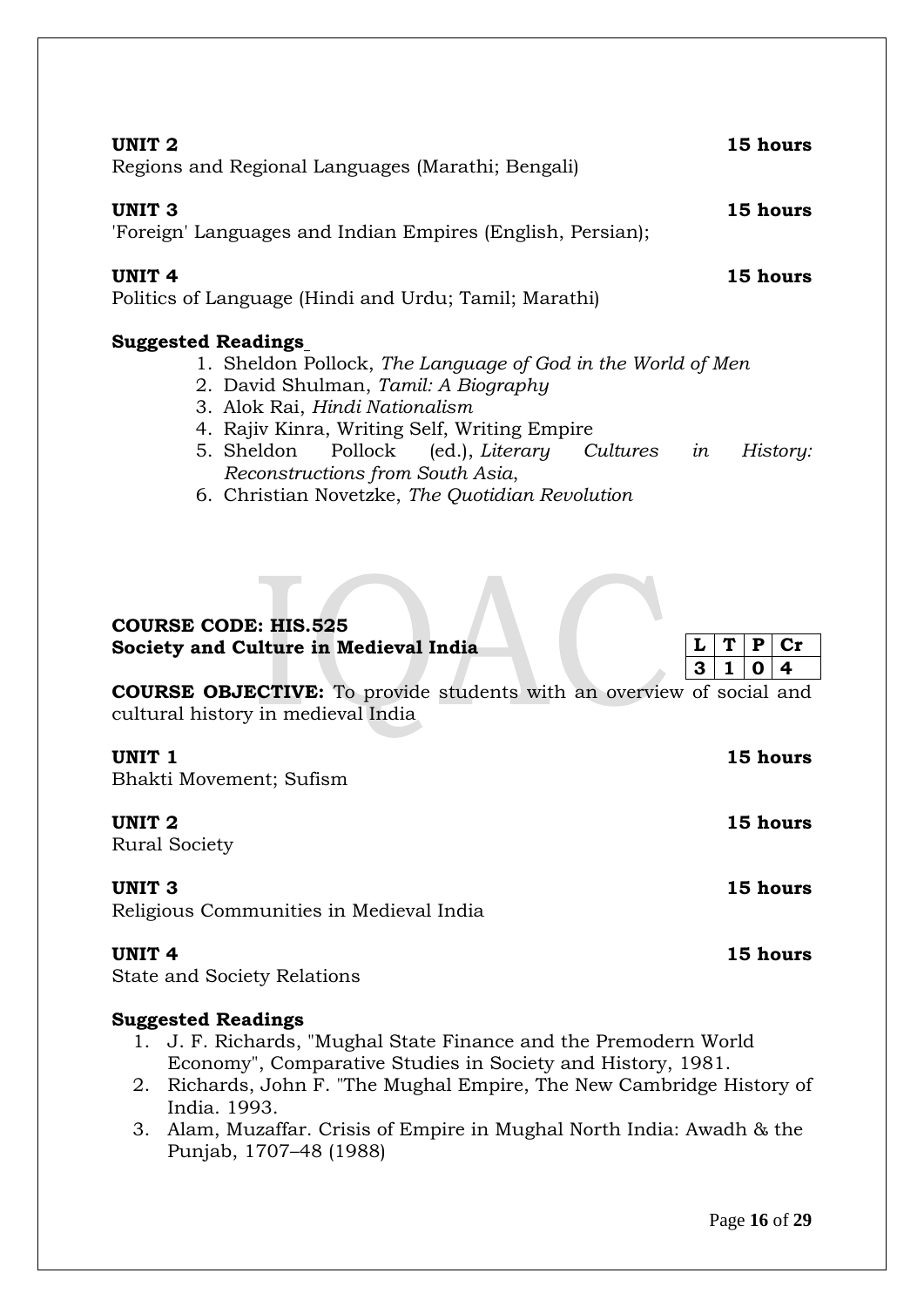- 4. Dale, Stephen F. The Muslim Empires of the Ottomans, Safavids and Mughals (Cambridge U.P. 2009
- 5. Dalrymple, William. The Last Mughal: The Fall of Delhi, 1857. A&C
- 6. Black, 2009.
- 7. Faruqui, Munis D. "The forgotten prince: Mirza Hakim and the formation of the Mughal Empire in India." Journal of the Economic and Social History of the Orient 48.4 (2005): 487-523.
- 8. Gommans, Jos JL. Mughal warfare: Indian frontiers and highroads to empire, 1500-1700. Psychology Press, 2002.
- 9. Gordon, Stewart. "The Marathas, 1600-1818. The New Cambridge History of India, II. 4." 1993.
- 10. Habib, Irfan. Atlas of the Mughal Empire: Political and Economic Maps, 1982.
- 11. Markovits, Claude, ed. A history of modern India, 1480-1950. Anthem Press, 2004.
- 12. Metcalf, Barbara D., and Thomas R. Metcalf. A concise history of modern India. Cambridge University Press, 2006.
- 13. Richards, John F. The Mughal Empire. Vol. 5. Cambridge University Press, 1995.
- 14. Majumdar, Ramesh Chandra, Bharatiya Vidya Bhavan, and Bhāratīya Itihāsa Samiti. The history and culture of the Indian people. G. Allen & Unwin, 1969.
- 15. Richards, John F. "The Mughal Empire, The New Cambridge History of India." (1993).

### **COURSE CODE: HIS.526 Indian Art and Architecture: Medieval India**

|    | н |  |
|----|---|--|
| 72 |   |  |

**COURSE OBJECTIVE:** To provide students with an overview of themes and issues in art and architecture of medieval India

### **UNIT 1** 15 hours

Early Islamic Mosque; Temple Architecture

### **UNIT 2** 15 hours

Indian Textiles

### **UNIT 3** 15 hours

Paintings of Mughal India and Regional States

### **UNIT 4** 15 hours

Mughal Architecture

### **Suggested Readings**

Alfieri, B. M. Islamic Architecture of the Indian Subcontinent(London 2000) Asher, C. B., Architecture of Mughal India, The New Cambridge History of India, 1,4 Cambridge, New Yok, Oakleigh 1992)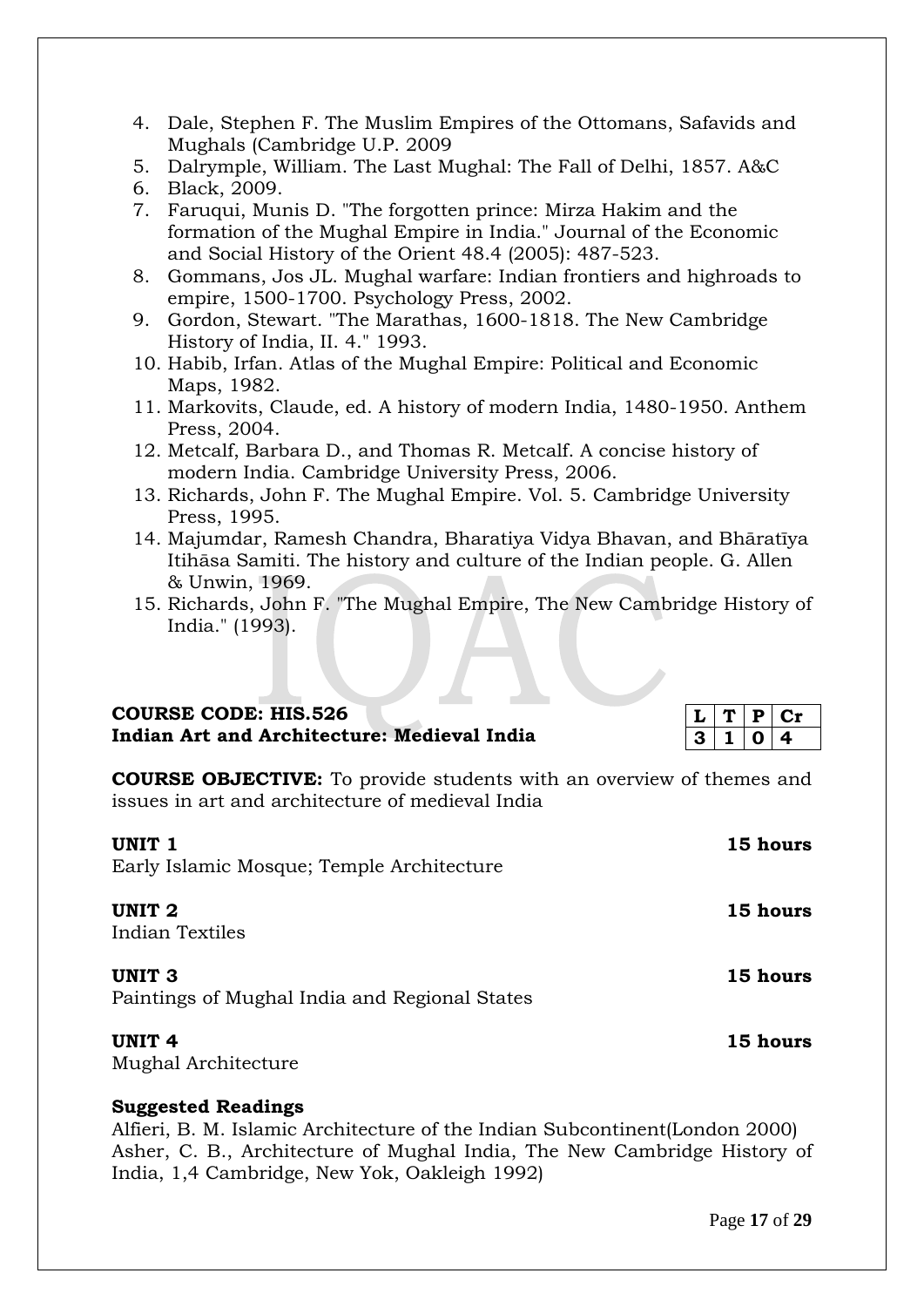— "Babur and the Timurid Char Bagh: Use and Meaning." In Mughal Architecture: Pomp and Ceremonies, Environmental Design (1991, no.1-2): 46-55

Archer M., Early Views of India: The Picturesque Journeys of Thomas and William Daniell 1786–1794 (London 1980)

— Company Paintings: Indian paintings of the British Period (London and Ahmedabad, 1992)

Begley, W. E. and Z. A. Desai. Taj Mahal: The Illumined Tomb: An Anthology of Seventeenth-Century Mughal and European Documentary Sources (Cambridge 1989)

Bokhari, A. "The `Light' of the Timuria: Jahan Ara Begum's Patronage, Piety, and Poetry in 17th Century Mughal India", Marg 2008

Brand, M., "Orthodoxy, Innovation, and Revival: Considerations of the Past in Imperial Mughal Tomb Architecture", Muqarnas 10 (1993), pp.323-34

Brand, M. and G. D. Lowry eds, Fatehpur Sikri, Selected papers from the International Symposium on Fatehpur-Sikri held on October 17-19, at Harvard University, Cambridge MA and Sponsored by the Aga Khan Program for Islamic Architecture at Harvard University and the Massachusetts Institute of Technology and the Department of Fine Arts at Harvard University ( Bombay1987)

Brown, P. Indian Architecture (Islamic Period), 6th reprint of the 1956 edition, (Bombay 1975)

Conner, P. Oriental Architecture in the West (London1979)

Koch, Mughal Architecture

Fergusson, J. History of Indian and Eastern Architecture, 1876; revised and edited with additions by James Burgess and R. Phene Spiers, 1910; reprinted London and (New Delhi 1972)

Havell, E. B. Indian Architecture: Its Psychology, Structure, and History from the First Muhammadan Invasion to the Present Day, 1913; 2nd edition ( London1927).

Head, R. The Indian Style (London 1986)

Holod, R. and H. Khan, The Contemporary Mosque (New York 1997)

Jairazbhoy, R. A. "The Taj Mahal in the Context of East and West: A Study in the Comparative Method", Journal of the Warburg and Courtauld Institutes, 24, 1961, pp. 59-88

Koch, E. "The Baluster Column – a European Motif in Mughal Architecture and its Meaning", Journal of the Warburg and Courtauld Institutes, 45 (1982): 251–62 (repr. in Koch 2001, pp. 38–60)

—"Jahangir and the Angels: Recently Discovered Wall Paintings under

European Influence in the Fort of Lahore", in India and the West, ed. by J. Deppert (New Delhi 1983), pp. 173–95 (repr. in Koch 2001, pp. 12–37)

— Shah Jahan and Orpheus: The Pietre Dure Decoration and the Programme of the Throne in the Hall of Public Audiences at the Red Fort of Delhi (Graz 1988) (repr. without intro. in Koch 2001, pp.38–129)

— "The Copies of the Qutb Minar", Iran, 29, 1991b, pp. 95-107 (repr. in Koch 2001, pp. 269-87)

— "The Delhi of the Mughals prior to Shahjahanabad as Reflected in the Patterns of Imperial Visits", in Art and Culture: Felicitation Volume in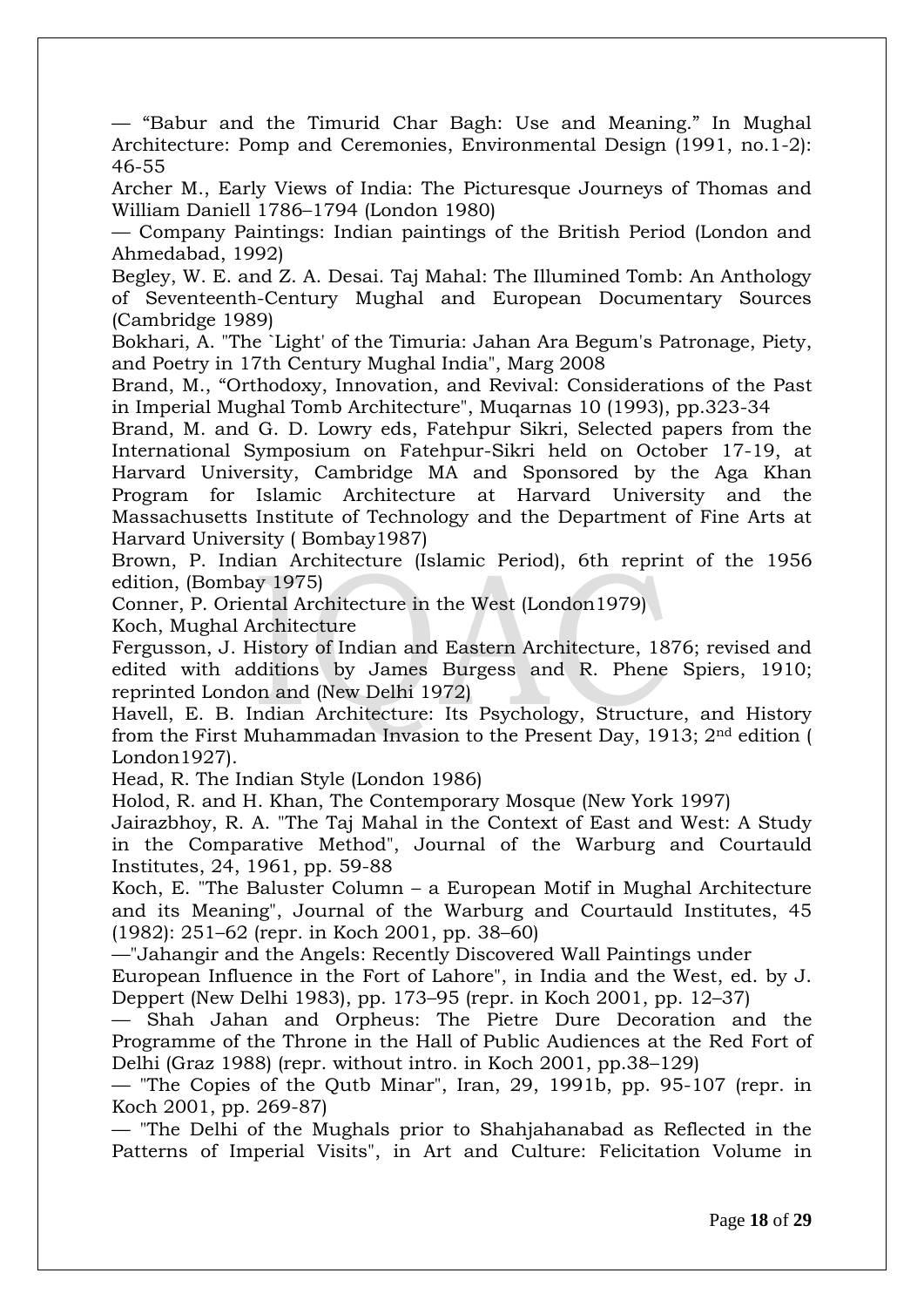Honour of Professor S. Nurul Hasan, ed. by A. J. Qaisar and S. P. Verma (Jaipur 1993), pp. 2–20

— "Diwan-i 'Amm and Chihil Sutun: The Audience Halls of Shah Jahan", Muqarnas

11 (1994): 143–65 (repr. in Koch 2001, pp. 229–54)

— "The Mughal Waterfront Garden", in Petruccioli 1997, pp. 140–60 (repr. in Koch 2001, pp. 183–202)

— "Mughal Palace Gardens from Babur to Shah Jahan (1526–1648)", Muqarnas14 (1997): 143–65 (repr. in Koch 2001, pp. 203–28)

— Mughal Art and Imperial Ideology: Collected Studies (New Delhi 2001)

— Mughal Architecture: An Outline of Its History and Development (1526–

1858) (Munich 1991, 2nd edn New Delhi 2002)

— 'The Intellectual and Artistic Climate at Akbar's Court', in J. Seyller, The Adventures of Hamza: Painting and Storytelling in Mughal India, exh. cat. (Washington, D.C./London 2002)

— "The Taj Mahal: Architecture, Symbolism, and Urban Significance", Muqarnas 23 (2005): 128–49

#### **COURSE CODE: HIS.527 exts in World History (IDC)**

**COURSE OBJECTIVE:** This course will read some important texts of Indian History written in the English language or in English translation. Presently, the list of texts is limited to four but these may be altered as per the research interests of the instructor.

#### **UNIT 1** 7  $\frac{1}{2}$  hours

Hitler, *Mein Kampf*

### **UNIT 2 7 ½ hours**

Tocqueville, *Democracy in America*

### **UNIT 3 7 ½ hours**

Ibn Batuta, *Travels*

Richard Burton, *City of the Saints*

#### **COURSE CODE: HIS.54X Seminar II**

**Learning Objective:** To read the relevant literatute on any

one of the courses offered in Semester III and give presentation on it. It also aims to further improve student writing and presentation skills.

 $L | T | P | Cr$ **0 1 0 0**

 $T | P | Cr$ **2 0 0 2**

**UNIT 4 7 ½ hours**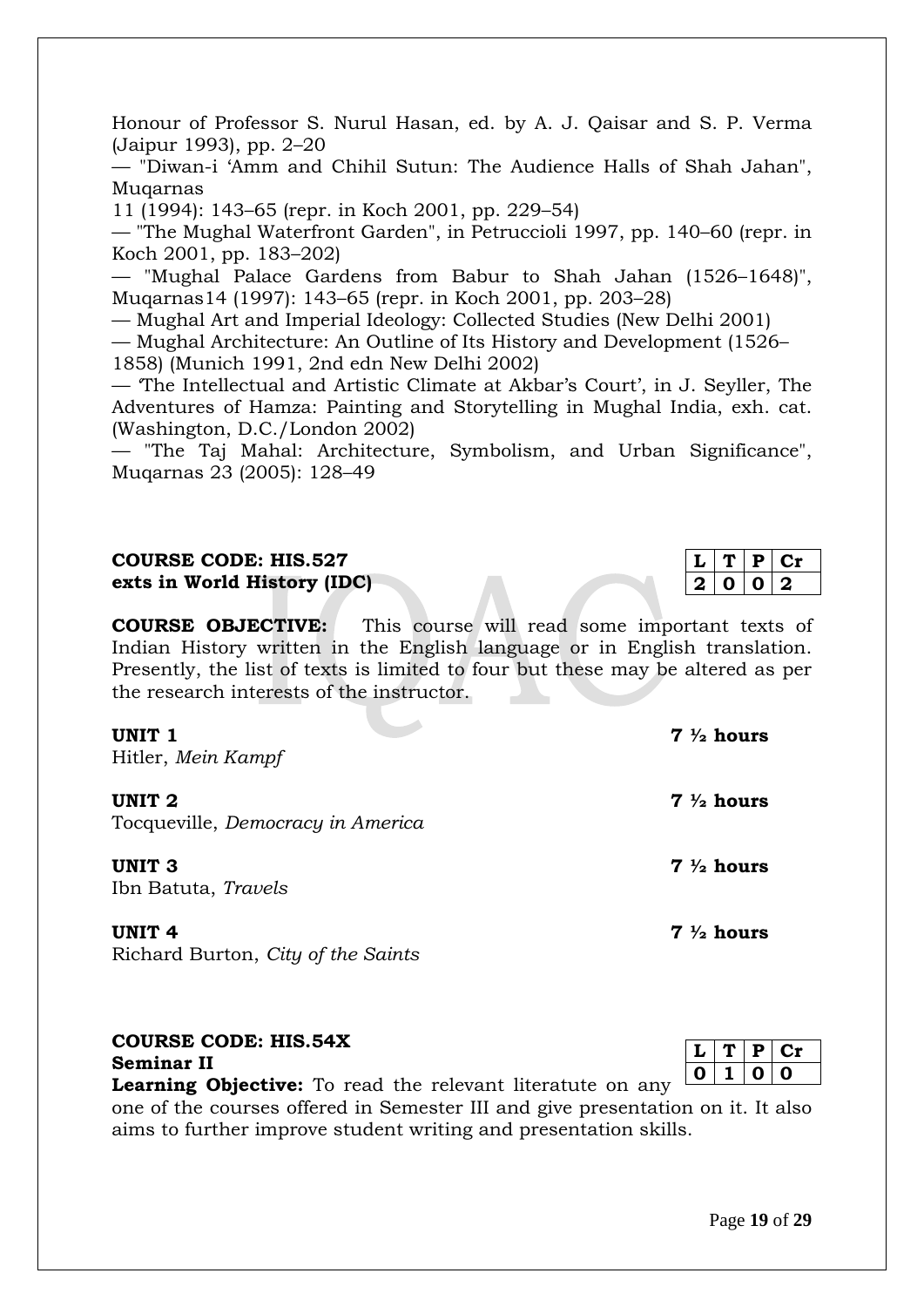The students select a topic and prepare a presentation of approximately 20 minutes based on recent literature available and recent debates on that topic. The students prepare a report of 15-20 pages.

**Evaluation Criterion:** Students are evaluated based on presentation and written report.

#### **SEMESTER III**

### **COURSE CODE: HIS.501 Approaches to History**

**COURSE OBJECTIVE:** To provide students with an overview of philosophical and methodological approaches to the discipline of history

#### **UNIT 1** 15 hours

Nature and Scope of History; History and Memory; Notions of Time

#### **UNIT 2 15 hours**

History and Fiction; Non-Western Approaches to the Past;

History Writing in Modern India; Jadunath Sarkar, D D Kosambi

#### **UNIT 4** 15 hours

Philosophy of History; Methods of History; ICT; Research Methodologies

#### **Suggested Readings**

- 1. Braudel, Fernand. "Civilization and capitalism." (1979): 1980-1982.
- 2. Breisach, Ernst. *Historiography: Ancient, medieval, and modern*. University of Chicago Press, 2007.
- 3. Burke, Peter, *History and Social Theory*, Cambridge, 1992.
- 4. Carr, Edward Hallett, Richard J. Evans, and Richard J. Evans. "What is history?." (1961).
- 5. Chartier, Roger, *Cultural History*, Cambridge, 1988.
- 6. Clifford, J. and George Marcus (ed.), *Writing Culture: The Poetics and Politics of Ethnography*, California, 1986.
- 7. Cohen, G.A., *Karl Marx's Theory of History: A Defence*, Oxford, 1978.
- 8. Collingwood, R.G., *the Idea of History*, London 1946.
- 9. Eco, Umberto, *Interpretation and Over interpretation*, Cambridge University Press, Cambridge, 1992.
- 10. Foucault, Michel, *The Archaeology of Knowledge*, New York, 1972.
- 11. Gottschalk, Louis (ed.) *Generalization in the Writing of History*, The University of Chicago Press, 1963.
- 12. Hobsbawm, E.1*., On History*, London: Philippines papers 1997.
- 13. Jones, G.S., "*History as Poverty of Empiricism,"in Robin Blackburn* (ed.) Ideology in Social Science, Fontana, 1972.

|    | н |     |
|----|---|-----|
| ٠. |   | - 1 |

**UNIT 3 15 hours**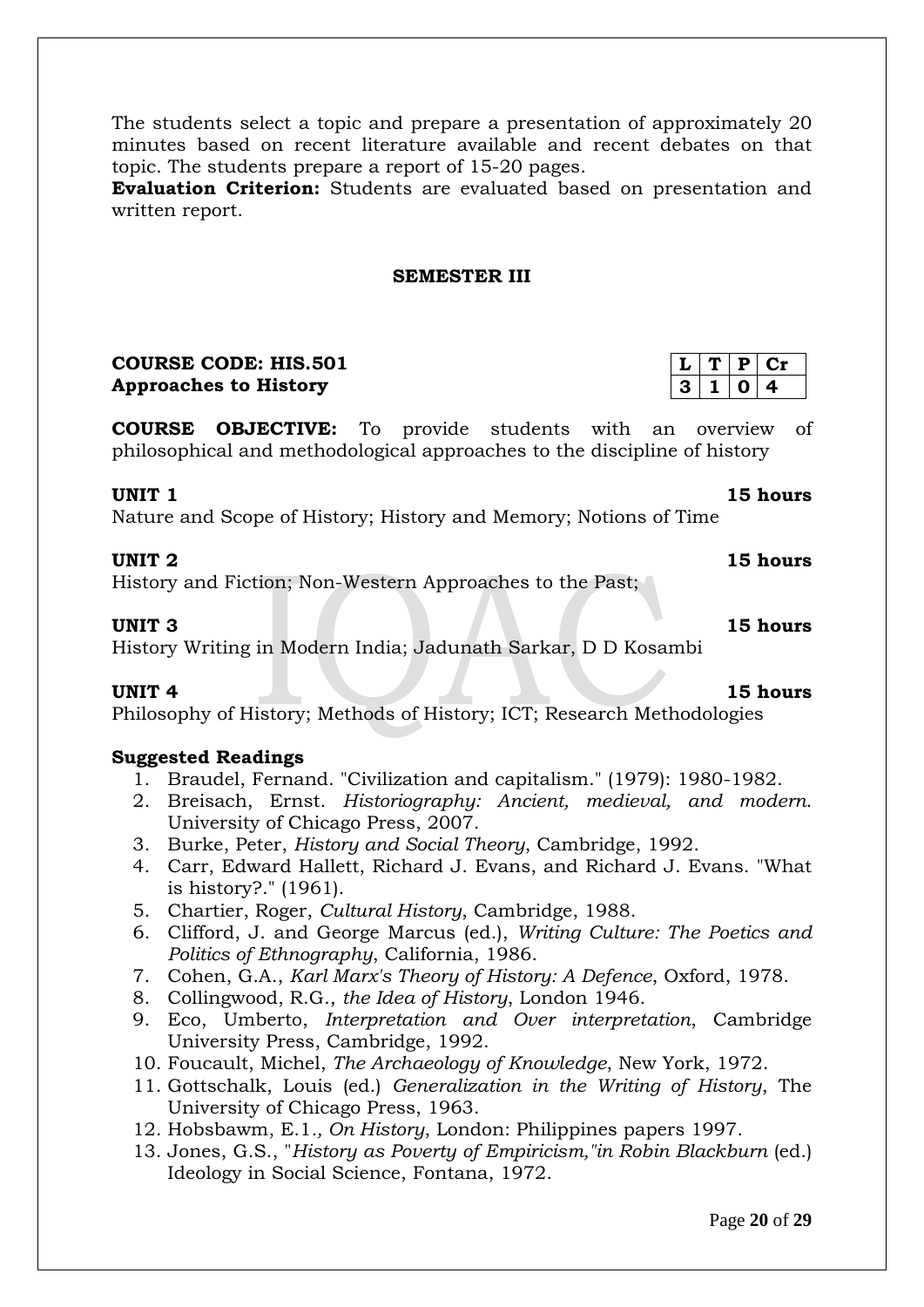- 14. Keith, Jenkins, *What is History? From Carr and Elton to Rorty and White*, London: Psychology press. 1995.
- 15. Rampolla, Mary Lynn. *A Pocket Guide to Writing in History*. 5th ed. Boston: Bedford/St. Martin's, 2007.
- 16. Wineburg, Sam. *Historical Thinking and Other Unnatural Acts Charting the Future and Teaching the Past.* Philadelphia: Temple UP, 2001.
- 17. Galgano, Michael J., and J. Chris Arndt. *Doing History: Research and Writing in the Digital Age*. Boston, MA: Thomson Wadsworth, 2008.
- 18. Furay, Conal, and Michael J. Salevouris. *History, a Workbook of Skill Development*. New York: New Viewpoints, 1979.
- 19. Cullen, Jim. *Essaying the past How to Read, Write, and Think about History*. 2nd ed. Chichester [England: Wiley-Blackwell, 2013.
- 20. Appleby, Joyce. *Jefferson: Political Writings. Cambridge Texts in the History of Political Thought*. Cambridge UP, 1999.
- 21. Hoefferle, Caroline. *The Essential Historiography Reader*. Upper Saddle River, NJ: Prentice Hall, 2011.
- 22. Ritchie, Donald A. *Doing Oral History: A Practical Guide*. 2nd ed. Oxford: Oxford UP, 2003.
- 23. Anne McCants, "The Not-So-Merry Widows of Amersterdam" in Journal of Family History 24:4 (1999), 441-467.
- 24. E. P. Thompson, "The Moral Economy of the English Crowd in the Eighteenth Century" Past and Present, No. 50. (1971), pp. 76-136.
- 25. Peter Perdue, "Empire and Nation in Comparative Perspective: Frontier Administration in 18th c China", J. of Early Modern History, V 5, n 4, 2001.

### **COURSE CODE: HIS.551 Archaeology as History**

**COURSE OBJECTIVE:** To provide students with knowledge of how to use archaeology as a source in building historical knowledge

#### **UNIT 1** 15 hours

 $L$   $T$   $P$   $C$ **r 3 1 0 4**

Archaeology: definition, scope, relation with history and science Terms in archaeology: culture, assemblage History of Archaeology in India.

#### **UNIT 2** 15 hours

Chance discoveries; Explorations – types and methods, Surveying Excavations – definition, types and techniques, stratigraphy Methods of recording, preparation of sections and plans, three dimensional recording.

#### **UNIT 3** 15 hours

Chronology, Dating; Excavation and Post-excavation Analysis

Case Studies from India

### **UNIT 4** 15 hours

Page **21** of **29**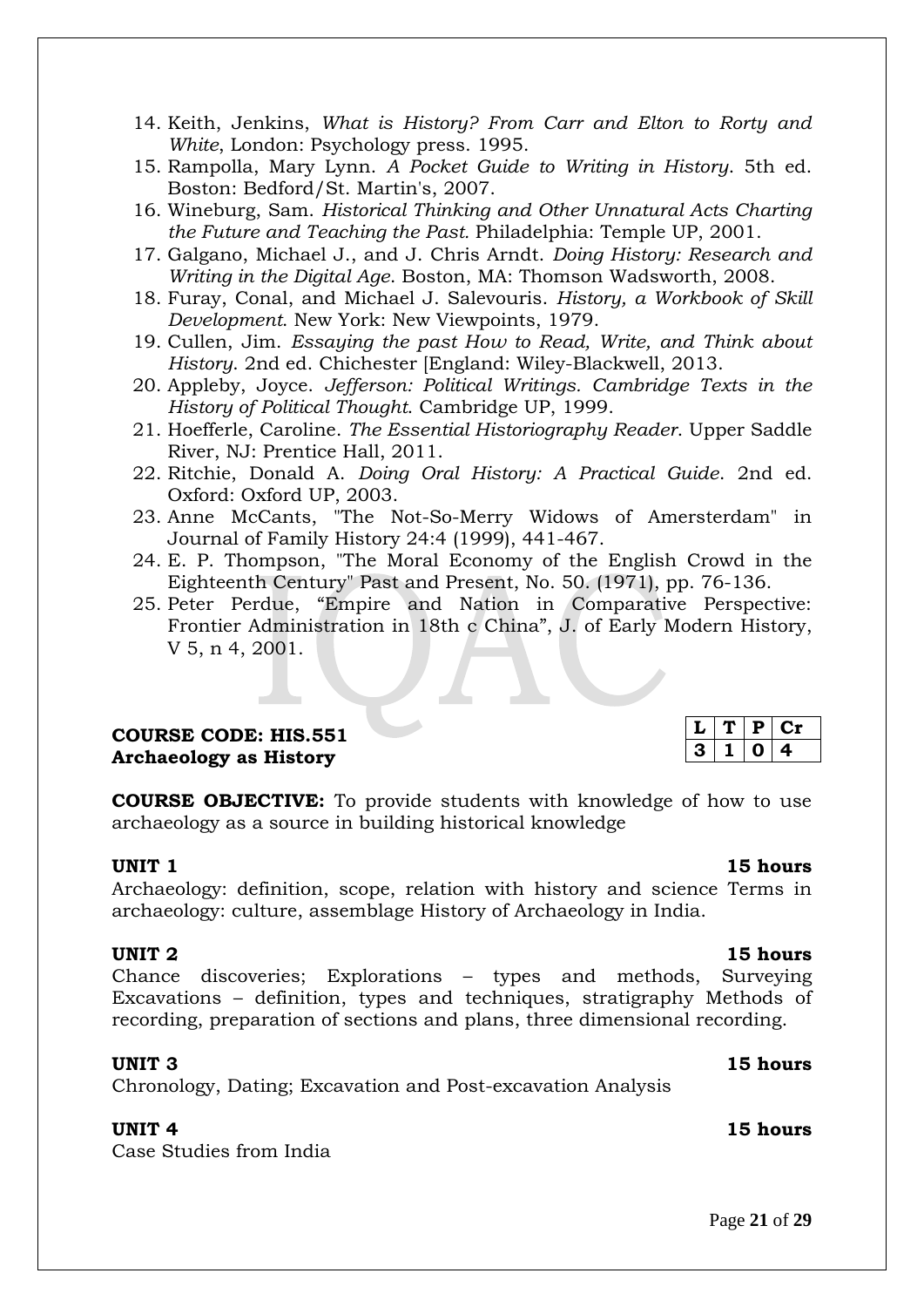### **Suggested Readings**

- 1. Balme, J. and A. Paterson. Archaeology in Practice. Blackwell Publishers, U.S.A 2006
- 2. Brothwell,D.R. and A.M. Pollard (ed.). Handbook of Archaeological Sciences. John Wiley and Sons, New York 2001
- 3. Grant, J. et.al. The Archaeology Course Book. Routledge, London and New York 2005
- 4. Harris, D. R. The Archaeology of V. Gordon Childe: Contemporary Perspectives. University of Chicago Press, Chicago 1994
- 5. Sharer, R. J. and W. Ashmore. Fundamentals of Archaeology. Benjamin Publishing House, London 1979
- 6. Paddayya, K.The New Archaeology and Aftermath: A view from outside the Anglo-American World. Ravish Publishers, Pune 1990
- 7. Renfrew, C. and P. Bahn. Archaeology Theories Methods and Practice. Thames and Hudson, London 1991
- 8. Schiffer, M. Formation Processes of the Archaeological Record. University of New Mexico Press, Albuquerque 1987
- 9. Settar, S. and R. Korisettar. Indian Archaeology in Retrospect. Four volumes. Manohar Publishers and Distributors, Delhi 2003
- 10. Trigger, B. History of Archaeological Thought. Cambridge University Press, Cambridge 1989.
- 11. P.J. Ucko, P. J.(ed.) Theory in Archaeology a world perspective. Routledge, London 1995
- 12. Wheeler, M. Archaeology from the Earth. Oxford, Oxford University Press 1954

### **COURSE CODE: HIS.552 Nationalism in India and Beyond**

**COURSE OBJECTIVE:** To provide students with knowledge of how nationalism was a creative force for building world order and individual sensibilities in the modern era with a focus on these processes in India and neighbouring countries.

### **UNIT** 1 **15 hours**

Theories and Concepts of Nationalism

#### **UNIT 2** 15 hours

Nation and State in India

### **UNIT 3** 15 hours

Varieties of Nationalism in India: Muslim, Hindu, Secular, Communist/Marxist,

|   | υ |    |
|---|---|----|
| З |   | e. |

Page **22** of **29**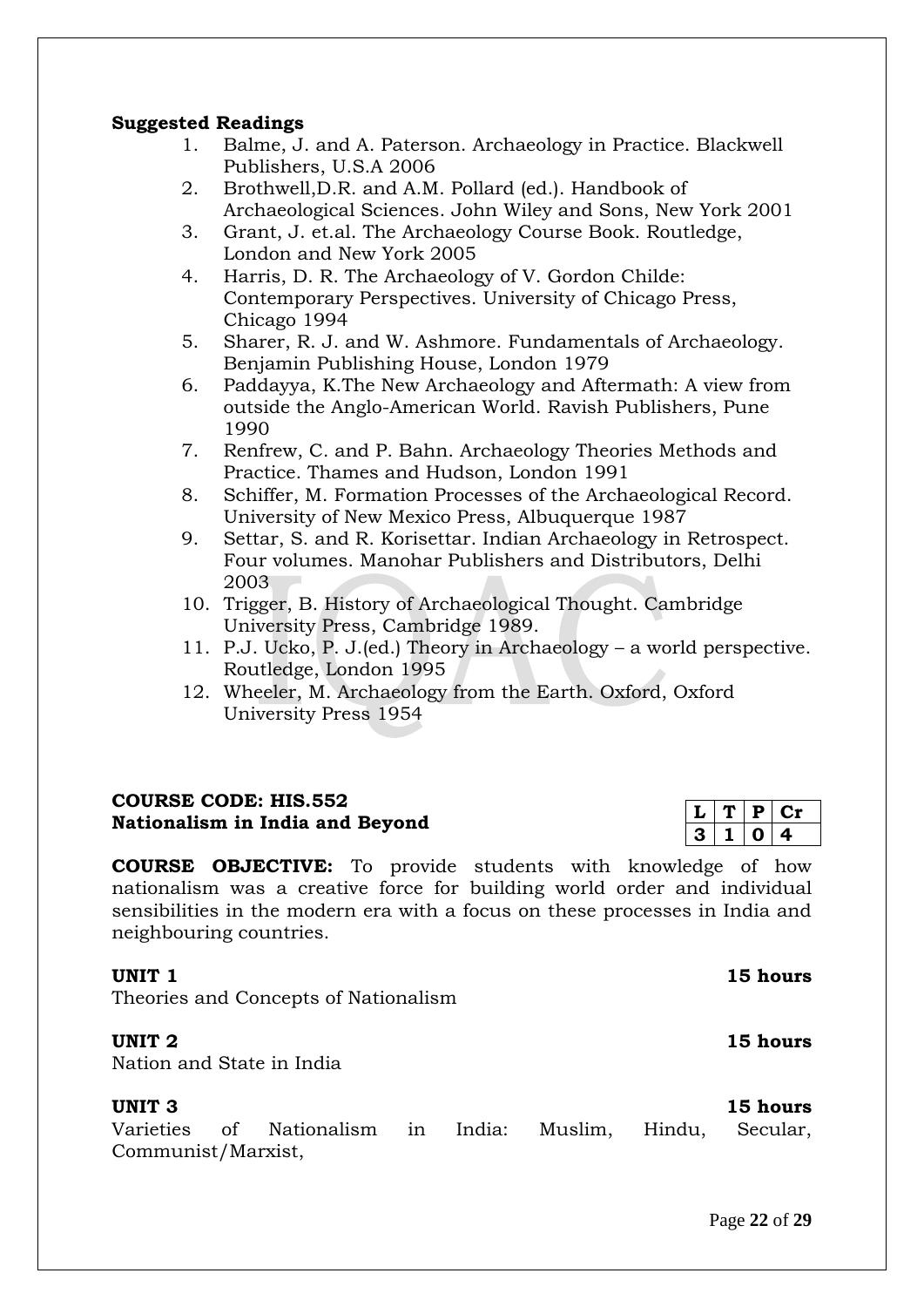'Regional' Nationalisms in India

#### **Suggested Readings**

- 1. Desai, Akshayakumar Ramanlal. *Social Background of Indian Nationalism (6Th-Edn)*. Popular Prakashan, 2005.
- 2. Chandra, Bipan. *Communalism in modern India*. Har Anand Publications, 2008.
- 3. D' Hubert, Thibaut. "Bangla Language| Bengali Literary History, 2008.
- 4. Chandra, Bipan. *India since independence*. Penguin UK, 2008.
- 5. Das, Suranjan. *Communal riots in Bengal, 1905-1947*. Delhi: Oxford University Press, 1991.
- 6. Metcalf, Barbara D. *Islamic Revival in British India: Deoband, 1860- 1900*. Princeton University Press, 2014.
- 7. Sarkar, Sumit. "Orientalism Revisited: Saidian frameworks in the writing of modern Indian history." *Oxford Literary Review* 16.1 (1994): 205-224.
- 8. James Scott, *The Moral Economy of the Peasant: Rebellion and Subsistence in Southeast Asia*, Yale] 976
- 9. A.R. Desai*, Peasant Struggles in India,* Delhi 1979 3. D.N. Dhanagare, Peasant Movements in India 1920-50, Delhi 1983
- 10. Ranajit Guha, *Elementary Aspects of Peasant Insurgency in Colonial India*, Delhi 1983
- 11. Eric Stokes, *The Peasant and the Raj, Studies in Agrarian Society and Peasant Rebellion in Colonial India,* Cambridge 1978
- 12. David Hardiman, *Peasant Resistance in India 1858-1914*, Delhi 1992
- 13. K.N. Panikkar, *National and Left Movements in India*, Delhi 1980
- 14. Ranajit Guha ed., Subaltern Studies series. Oxford university press. 1988.
- 15. E.J. Hobsbawm,*'Peasants and Peasant Politics'* JPS, Vol. I, Oct. 1973
- 16. Shahid Amin, *'Agrarian Base of Nationalist Agitations in India: An Historiographical Survey' in D.A. Lowed*., The Indian National Congress, Delhi
- 17. Kohli, Atul. *The State and Poverty in India: The Politics of Reform*. Cambridge [Cambridgeshire: Cambridge UP, 1987.
- 18. Kalyan Sengupta, *Pabna Disturbances and Politics of Rent: 1873-1885*
- 19. Conrad Wood, *The Moplah Rebellion and its Genesis*, Delhi 1987
- 20. K.N. Panikkar, *Against Lord and State: Religion and Peasant Uprising in Malabar 1836-1921*

#### **COURSE CODE: HIS.543 Seminar III**

**Learning Objective:** To read the relevant literature on any one of the courses offered in Semester III and give presentation on it. It also aims to further improve student writing and presentation skills.

|   | в.  |   |
|---|-----|---|
| ш | . . | U |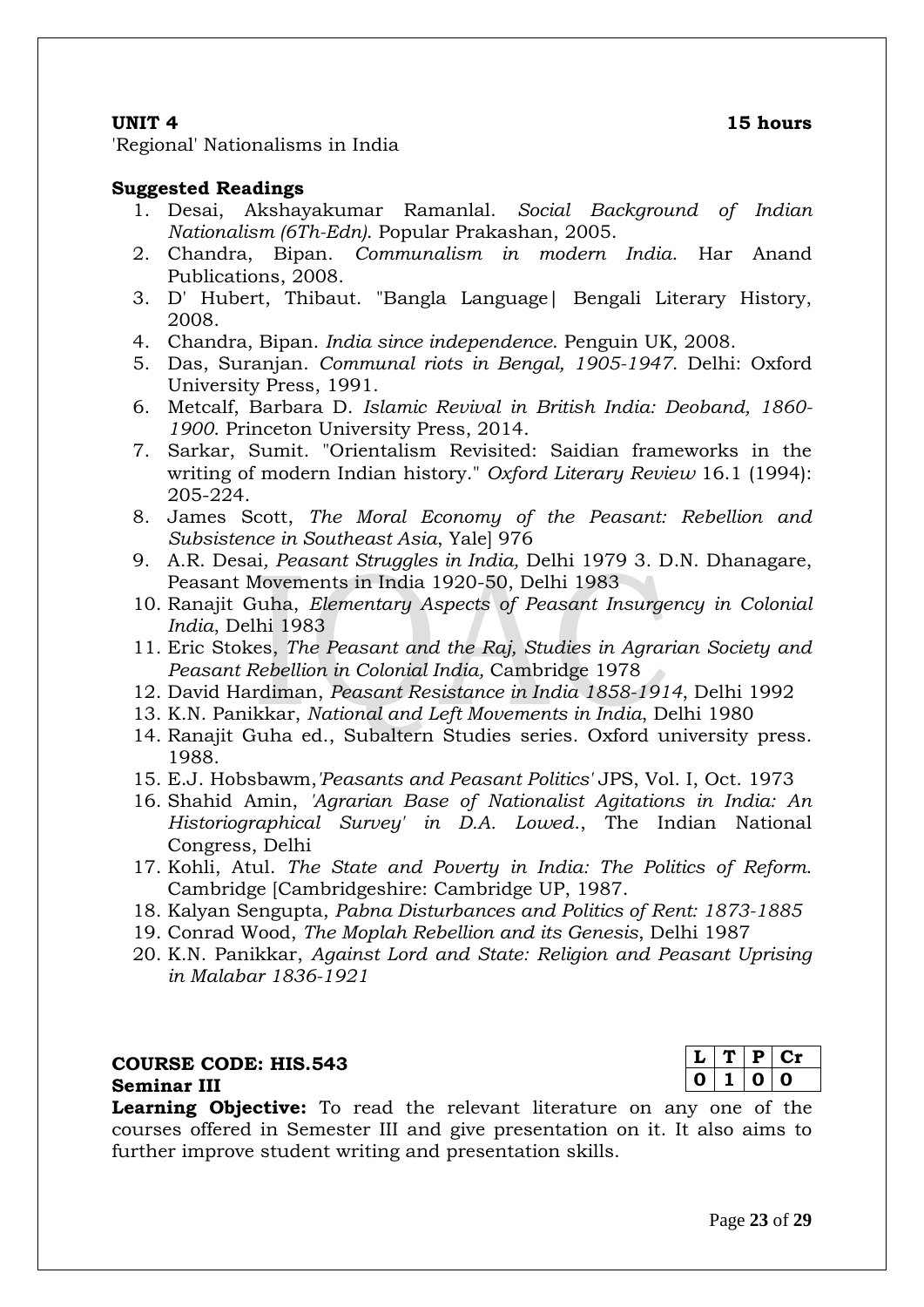The students select a topic and prepare a presentation of approximately 20 minutes based on recent literature available and recent debates on that topic. The students prepare a report of 15-20 pages.

**Evaluation Criterion:** Students are evaluated based on presentation and written report.

#### **COURSE CODE: HIS.599 Project Report (Part – I)**

|    | D. |  |
|----|----|--|
| ю, |    |  |

**Course Objective:** The objective would be to ensure that the student is able to write a basic project proposal. Herein the student will have to write the synopsis including an extensive review of literature with simultaneous identification of the chapters.

#### **Evaluation Criteria**

The evaluation will be on the basis of satisfactory and non-satisfactory where satisfactory will be based on the performance of the student as Excellent, Very good, Good, Average whereas student will be given nonsatisfactory when their performance is below average. The criteria for the performance will be:

- 1. Attendance and punctuality
- 2. Regular discussion with supervisor
- 3. Extensive review of literature and relvant chapterisation
- 4. Interest in the field
- 5. Final presentation

#### **SEMESTER IV**

#### **COURSE CODE: HIS.571 Environmental History**

**COURSE OBJECTIVE:** To provide students with knowledge of how human beings interacted with and shaped their environment.

| UNIT <sub>1</sub><br>Animals in History                          | 15 hours |
|------------------------------------------------------------------|----------|
| UNIT <sub>2</sub><br>Environmental history as Spatial History    | 15 hours |
| UNIT <sub>3</sub><br>Environmental History of Pre-colonial India | 15 hours |
| UNIT <sub>4</sub><br>Environmental History of Colonial India     | 15 hours |

Page **24** of **29**

 $T | P | Cr$  $3 | 1 | 0 | 4$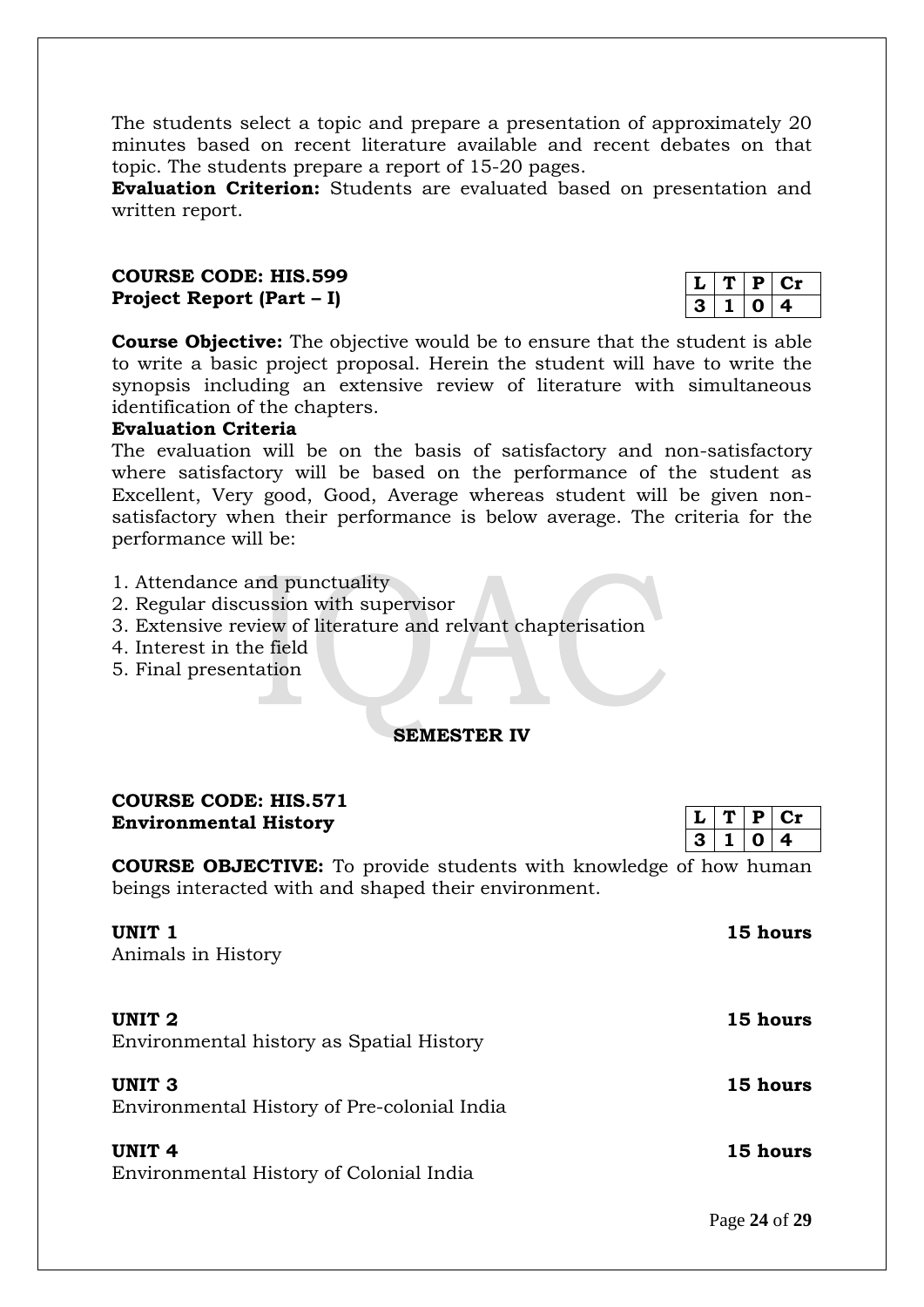## **Suggested Readings**

- 1. Thomas Trautmann, *Elephants and Kings*
- 2. K Sivaramakrishnan, *Modern Forests*
- 3. Mahesh Rangarajan, *Fencing the Forest*
- 4. Guha and Gadgil, *This Fissured Land*
- 5. Julie Hughes, *Animal Kingdom: Hunting, Environment and Power in Indian Princely States*

### **COURSE CODE: HIS.572 Constitutional Development in Modern India**

**COURSE OBJECTIVE:** To provide students with knowledge of the history of the growth and finalisation of the Constitution of India

#### **UNIT 1** 15 hours

Constitutional Development During Company Rule; Regulation Act, 1773; Charter Acts

#### **UNIT 2** 15 hours

Evolution of Representative Governance; Proclamation Act 1858; Indian Council Acts, 1861, 1892, 1909;

#### **UNIT 3 15 hours**

Responsive Governance; Govt of India Acts 1919, 1935; Simon Commission; Jinnah's 14 points; Round Table Conference;

Towards Freedom; August Offer of 1940, Cripps Mission of 1942. Wavell's Plan of 1945, cabinet Mission Plan of 1946, Attlee's Declaration of 1947, Mountbatten's Plan, Mechanisms on the Partition and Debates on Federation States. The Indian Independence Act of 1947.

### **Suggested Readings:**

- 1. Banerjee, Anil Chandra. "Indian constitutional documents vol. I 1757- 1858." (1945).
- 2. Appadorai, Angadipuram. *Dyarchy in practice*. Oxford University Press, Geoffrey Cumberlege, 1948.
- 3. Keith, Arthur Berriedale. *Constitutional history of the first British Empire*. The Clarendon press, 1930.
- 4. Prasad, Bisheshwar. *The origins of provincial autonomy: being a history of the relations between the central government and the provincial governments in British India from 1860 to 1919*. Atma Ram, 1960.
- 5. Philips, Cyril Henry, and Harischandra Lal Singh. *The evolution of India and Pakistan, 1858 to 1947: select documents*. Vol. 4. London: Oxford University Press, 1962.

 $T | P | Cr$ **3 1 0 4**

### **UNIT 4** 15 hours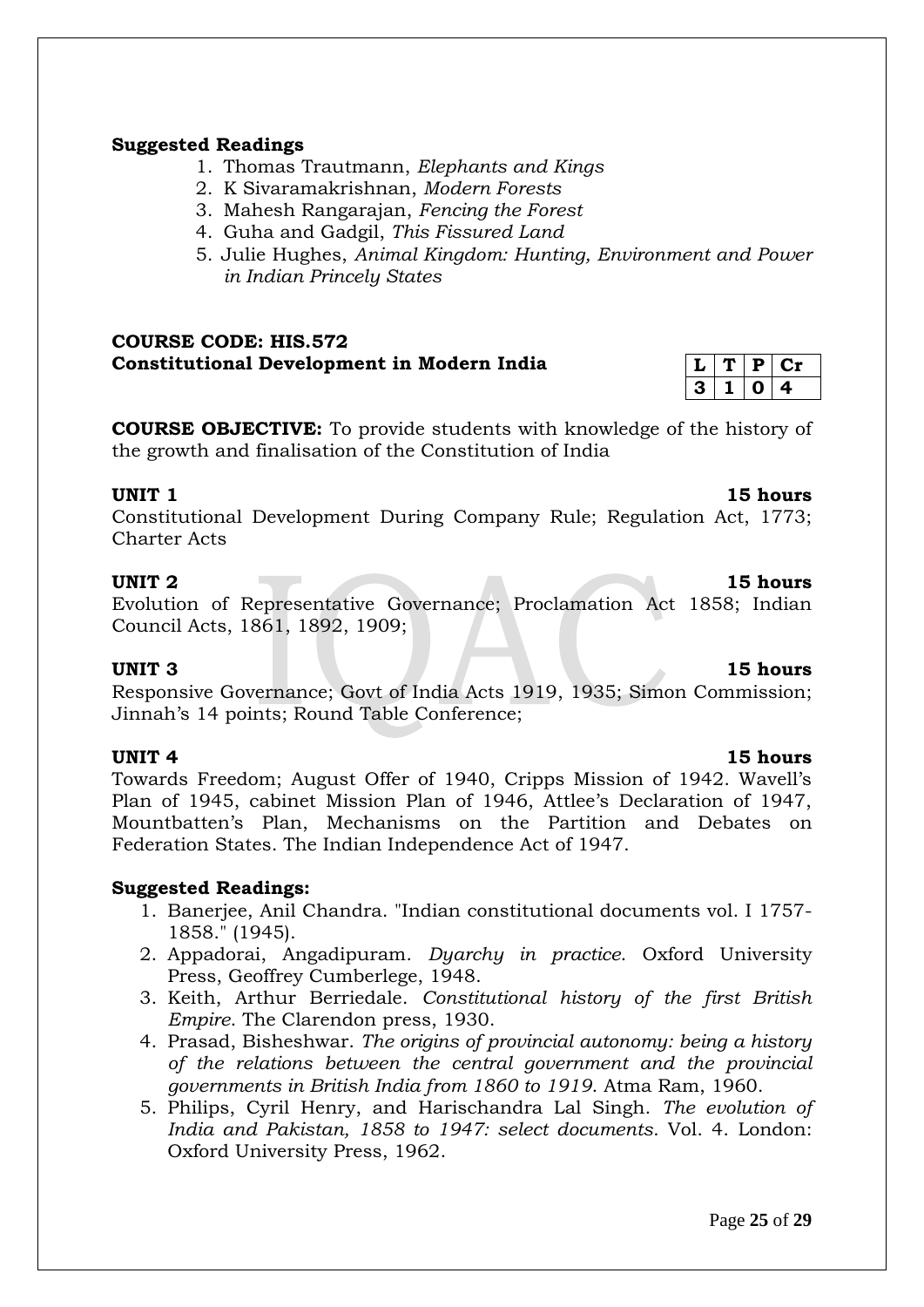- 6. Singh, Gurmukh Nihal. *Landmarks in Indian constitutional and national development (1600-1919)*. The Indian bookshop, 1933.
- 7. Mansergh, Nicholas, Esmond Walter Rawson Lumby, and Penderel Moon, eds.*The Transfer of Power* 1942-7: The Cabinet Mission, 23 March – 29 June 1946. Vol.7. HMSO, 1977.
- 8. Coupland, Sir Reginald. *The Constitutional Problem in India*. Oxford University Press, 1944.

**COURSE CODE: HIS.573 History of Marginalised Communities** 

**COURSE OBJECTIVE:** To provide students with knowledge of how marginalised communities were defined and shaped through Indian history

Historical Background: Pastoralism; Lower Caste Movements; Tribes

### **UNIT 2** 15 hours

Dalit Assertion in British India: Maharashtra and Western India

Anti-Caste Movements in South India

### **UNIT 4 15 hours**

Caste and Partition of India: Bengal and Punjab

#### **Suggested Readings**

- 1. Ahir D.C.,*Dr.Ambedkar's Pilgrimage to Buddhism*, B.R.Publishing, 1994.
- 2. Aloysius G., *Religion as Emancipatory Identity: A Buddhist Movement among the Tamils under Colonialism*, New Age Interntional Publishers, 1998.
- 3. Aloysius G. (ed)., *No Freedom with caste : The Menace of Hindu Imperialsim*, Media House, Delhi,2004
- 4. Aloysius G. (ed). *Religion of the Modern Buddhist (Lakshi Narasu)* , wordsmith, Delhi, 2002.
- 5. Ambedkar B.R., *Who were the shudras? How they came to be the Fourth Varna in Indo Aryan Society?* Thacker & Company, Bombay, 1970.
- 6. Ambedkar B.R., *Annihilation of Caste System,* (Ist ed. 1936). Thacker & Company Bombay, 1946.
- 7. Ambedkar B.R., The *Untouchables: Who were they and how they became Untouchables?* Amrut Book Company, Delhi, 1948.
- 8. Ambedkar B.R.,*Buddha and his Dhamma*, Siddharth college Publication Anand Bhavan, Bombay , 1957.
- 9. Ambedkar B.R.,*Communal Deadlock, A way to solve it*, Bhim patrika Publications, Jullundar (n.d.) First Pub. In 1945.

**UNIT 1** 15 hours

**UNIT 3** 15 hours

 $T | P | Cr$  $1 | 0 | 4$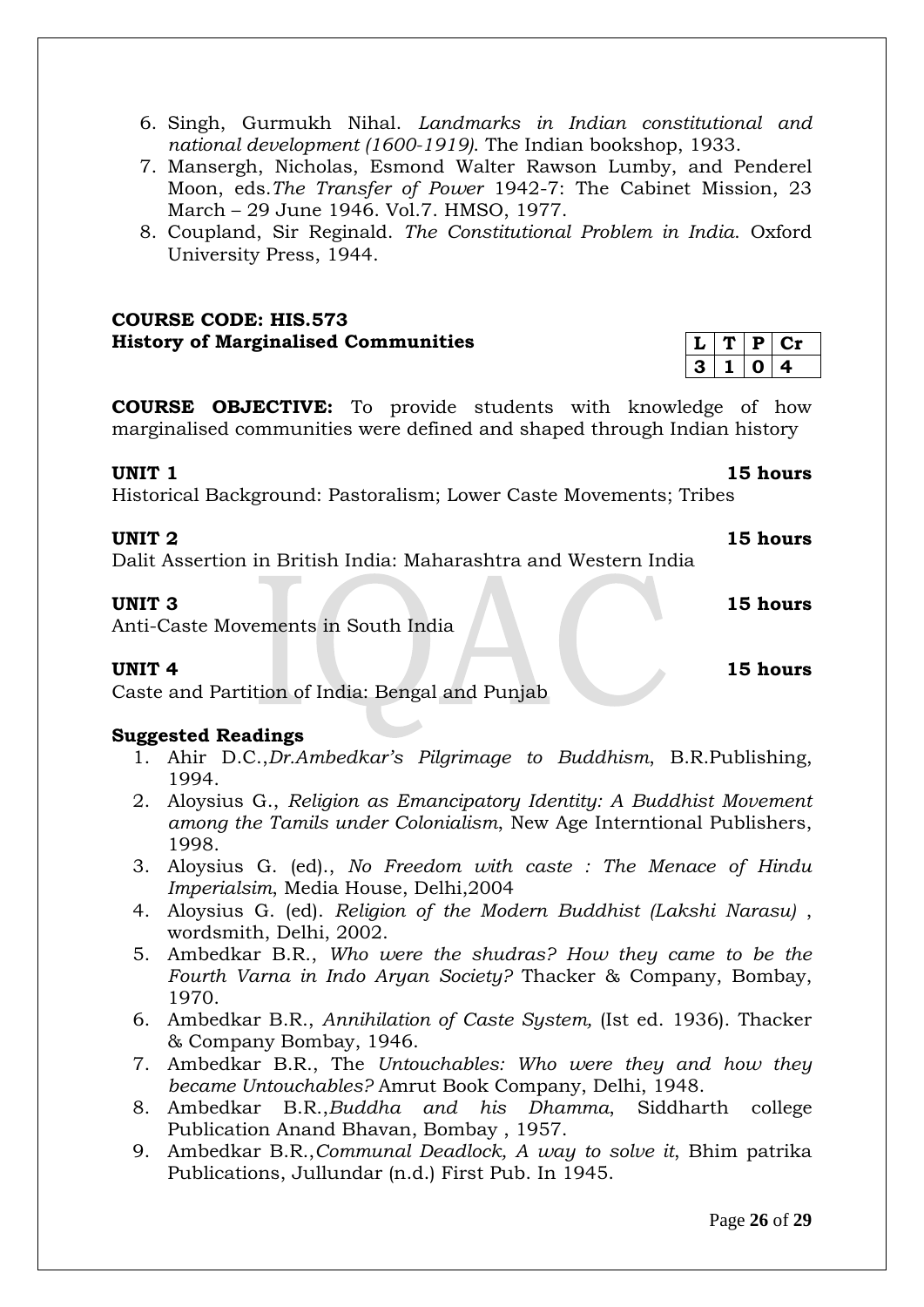- 10. Ambedkar B.R.,*Mr. Gandhi and the Emancipation of Untouchables*, Thacker and Co.Ltd. Bombay, 1943.
- 11. Ambedkar B.R.,*Grievances fo the Scheduled Castes , Memorandum submitted his Excellency to the Governor General*, 29th Oct. 1942, Printivraj Rd., New Delhi, (confidential) (University of Mumbai Library)
- 12. Ambedkar B.R., *What Congress and Gandhi have done to the Untouchables?,* Thacker & Co, Bombay, 1945.
- 13. Ambedkar B.R., *Administration and Finace of the East India company*, Thacket & Co. Bombay, 1945.
- 14. Ambedkar B.R., *Administration and Finence of the East India Company*, Thacker & Co. Bombay 1916. 20) Ambedkar B.R.,Caste in India, Thacker & Co. Bombay, 1916.
- 15. Gail Omvent, *Coutural Revolt in Colonical Society, the Non- Brahaman Movemen in Western India,* Scientific and Socialist Trust, Bombay, 1976.
- 16. Gail Omvedt, *Dalit and Democratic Revolution*, Sage Publicationn, New Delhi,1994
- 17. Ranagit Guha, Dalit and Sabaltern Studies: A Sabaltern Studies Reader, 1986-1995, Oxford University Press.
- 18. Aston, N. M. *Literature of Marginality: Dalit Literature and African-American Literature*. New Delhi: Prestige, 2001.
- 19. E, S., and Alok Mukherjee. *Towards an Aesthetic of Dalit Literature: History, Controversies, and Considerations*. Hyderabad: Orient Longman, 2004.
- 20. Manohar, D. *Critical Essays on Dalit Literature*. New Delhi: Atlantic & Distributors, 2013.
- 21. Uma, Alladi. *Dalit Hindu Narratives: In Honour of Professor Alladi Uma*.
- 22. Uma, Alladi. Rani, K. Suneetha. And Manohar, D. Murali. Eds. *English in the Dalit Context*. New Delhi: OrientBlackswan, 2014.
- 23. RaviKumar and Azgarashen*, The Oxford India Anthology of Tamil Dalit Writing*. New Delhi: Oxford UP, 2012.
- 24. Manohar, D. *Critical Essays on Dalit Literature*. New Delhi: Atlantic & Distributors, 2013.
- 25. Uma, Alladi. *Dalit Hindu Narratives: In Honour of Professor Alladi Uma*. Print.
- 26. Prasad, Amar Nath. *Dalit Literatuer: A Critical Exploration*. New Delhi: Sarup & Co.

### **COURSE CODE: HIS.574 History of the Islamic World**

**COURSE OBJECTIVE:** To provide students with knowledge of how the intellectual, social, economic, cultural and political history of the Islamic world

#### **UNIT 1** 15 hours

The Origins of Islam; Background; Material Explanations;

# **L T P Cr 3 1 0 4**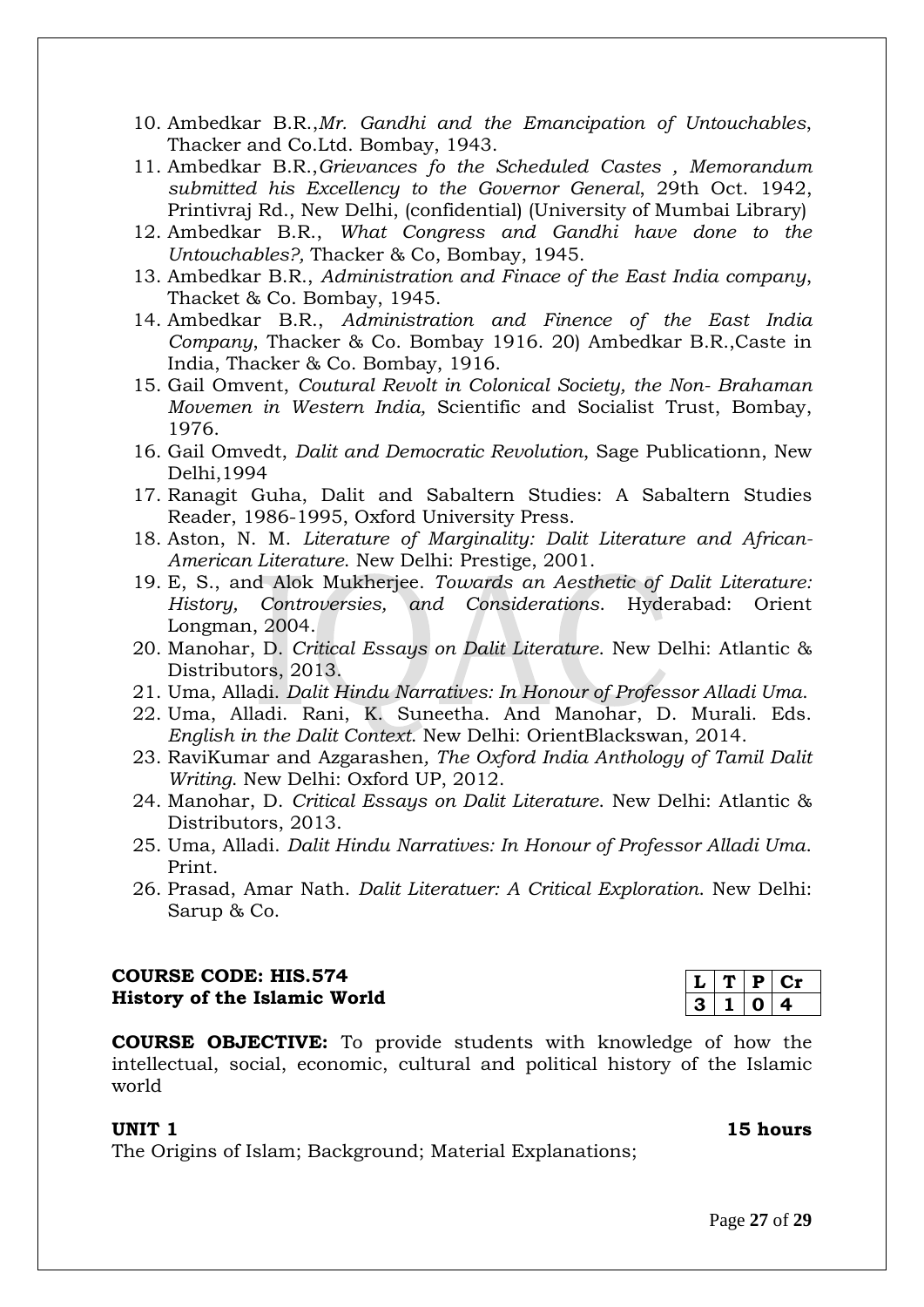$P | Cr$ **1 1 0 2**

Islam and European Civilisation

Islamic Empires

Islam as Religion in the Modern World

## **Suggested Readings**

- 1. Marshall Hodgson, The venture of Islam: conscience and history in a world civilization,
- 2. vol. 1-2.,University of Chicago Press,1984
- 3. Patricia Crone, Meccan Trade and the Rise of Islam., Gorgias Press,2004
- 4. R. Bulliet, The Patricians of Nishapur, Lightning Source Inc.2008
- 5. R. Bulliet, Islam: the View from the Edge. Columbia University Press,1995
- 6. Wael B. Hallaq, The Origins and Evolution of Islamic Law, Cambridge University Press,1994

# **COURSE CODE: HIS.575**

**History for Vocational Exams-I** 

**COURSE OBJECTIVE:** To help students prepare for competitive exams

| UNIT <sub>1</sub><br>History of Ancient India: Indus Valley; India Upto 600BC    |         |  |  |
|----------------------------------------------------------------------------------|---------|--|--|
| UNIT <sub>2</sub><br>History of Ancient India: India till 600 AD; 600-1200AD     | 8 hours |  |  |
| <b>UNIT 3</b><br>History of Medieval India: 1200-1500AD; 1500-1800AD             | 7 hours |  |  |
| <b>UNIT 4</b><br>History of Medieval India: Society, Polity, Economy and Culture | 8 hours |  |  |

### **SUGGESTED READINGS Shall be from across the syllabus of the rest of the M.A. History courses**

| <b>COURSE CODE: HIS.576</b>            |  |
|----------------------------------------|--|
| <b>History for Vocational Exams-II</b> |  |

**COURSE OBJECTIVE:** To help students prepare for competitive exams

**UNIT 2** 15 hours

**UNIT 3** 15 hours

**UNIT 4** 15 hours

 $L | T | P | Cr$ 

 $0 \mid 2$